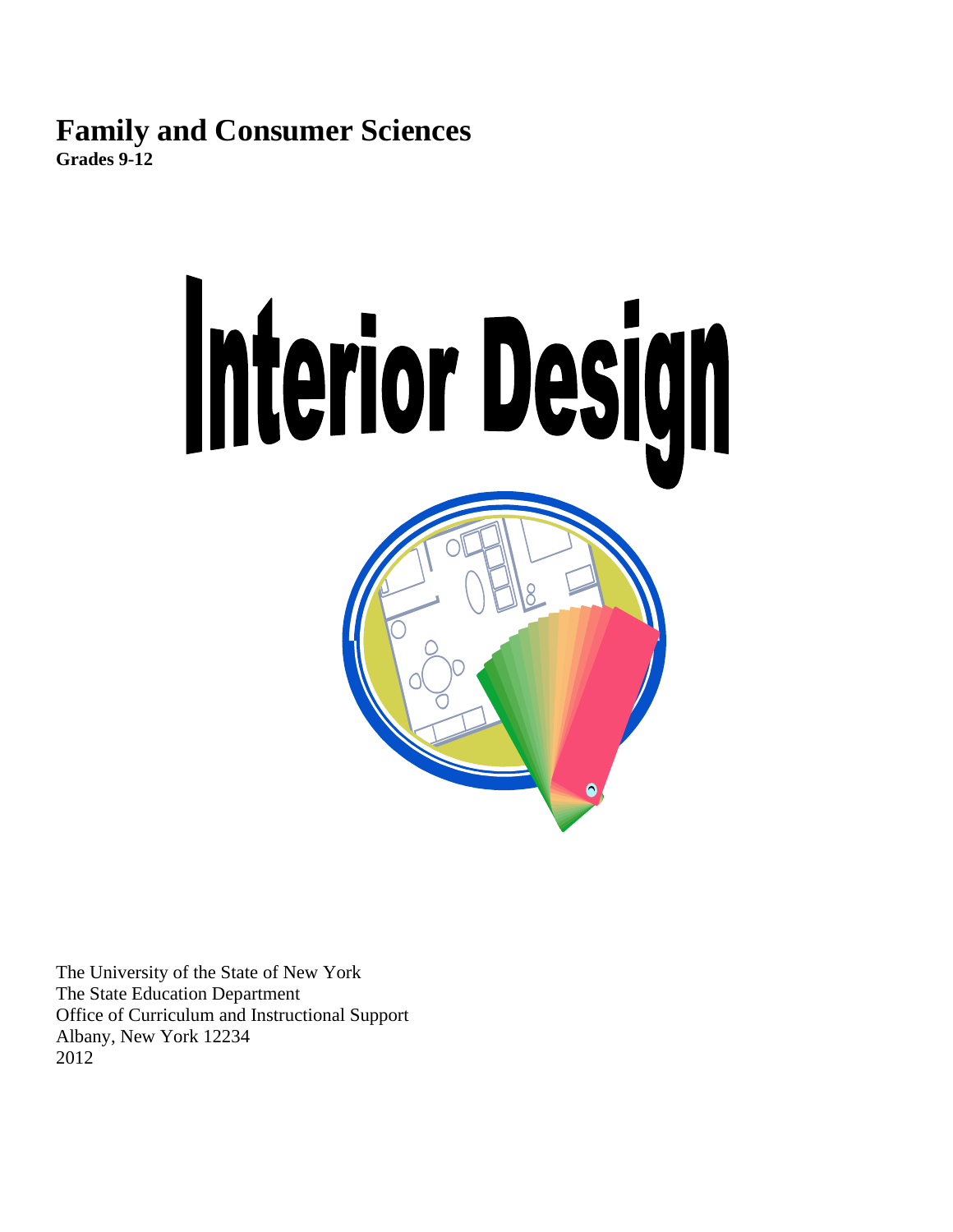# **Acknowledgements**

Many Family and Consumer Sciences educators from across New York State contributed to the development of the original Interior Design curriculum guide. Since then, many efforts have been made to maintain the integrity of the curriculum guide while updating the accompanying learning experiences. This revision brings Interior Design into alignment with all educational requirements and recommendations at the state and national levels. A special thank you goes to the writing team for their vision in updating this document, as we acknowledge the time, talents, and expertise of all who contributed to the development of this course.

#### Curriculum Writing Team 2010

| Melissa Buyce          | Burnt Hills-Ballston Lake Central School District, Burnt Hills |
|------------------------|----------------------------------------------------------------|
| Ann Coleman            | Niskayuna Central School District, Niskayuna (retired)         |
| Penny Corlew           | <b>Cohoes City School District, Cohoes</b>                     |
| <b>Kimberly DeHart</b> | Albany City School District, Albany                            |
| Deborah Hall           | Cobleskill-Richmondville Central School District, Cobleskill   |
| Karen Koeppel          | West Seneca Central School District, West Seneca               |
| Danielle Manning       | Burnt Hills-Ballston Lake Central School District, Burnt Hills |
| Barbara Mikler-Crandon | Newark Central School District, Newark                         |
| <b>Catherine Moots</b> | Falconer Central School District, Falconer                     |
| Marta Roberts-Pekar    | Burnt Hills-Ballston Lake Central School District, Burnt Hills |
| Eleanor Sicluna        | Albany City School District, Albany                            |
| <b>Sally Taibe</b>     | Warrensburg Central School District, Warrensburg               |
| Dawn B. Scagnelli      | New York State Education Department, Albany                    |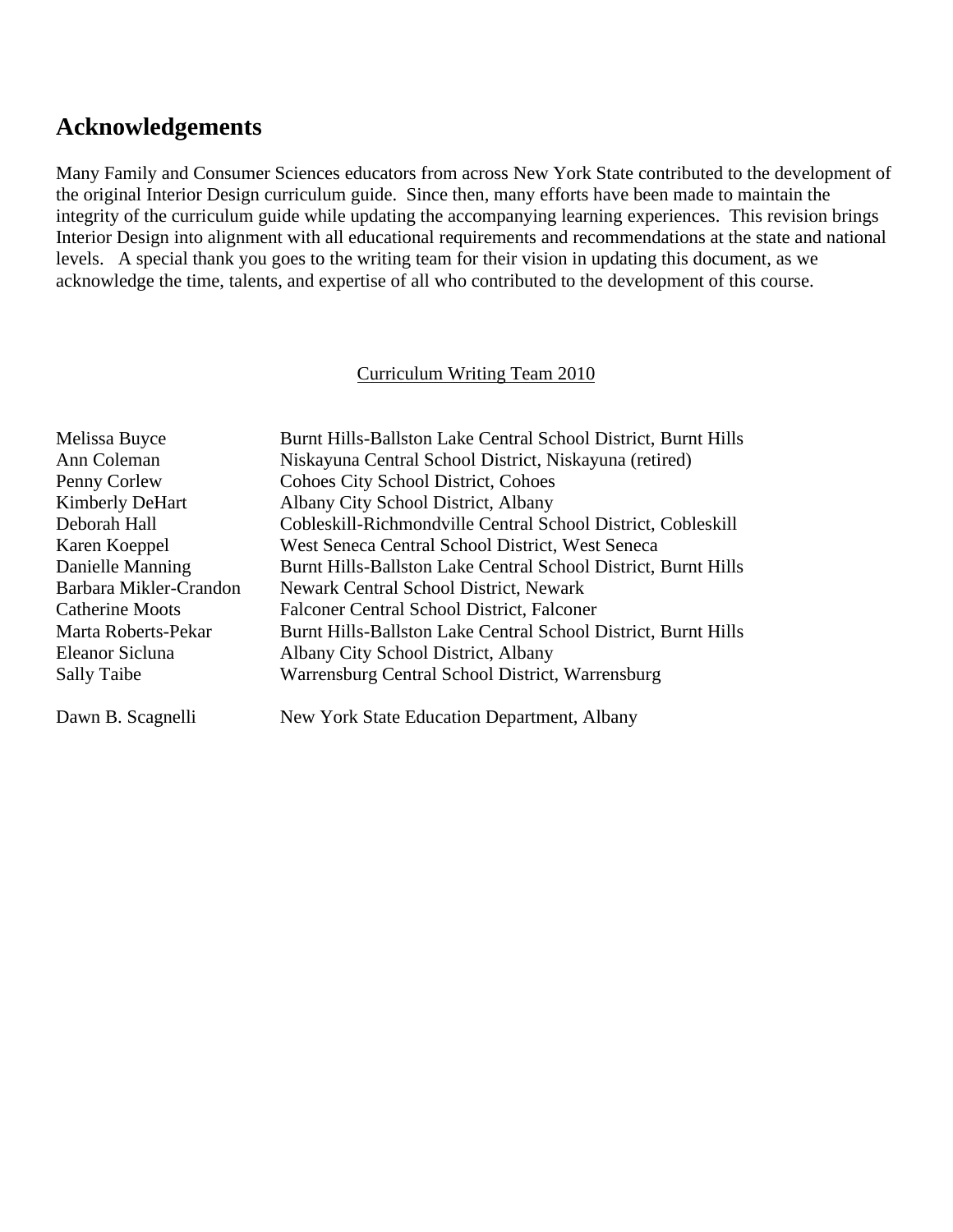# **Foreword**

This publication provides guidance to those responsible for planning, implementing, and assessing the commencement level Family and Consumer Sciences course, Interior Design. Family and Consumer Sciences courses are designed to help students become competent, confident, and caring in managing their work, family and community lives. The commencement level core courses provide seamless articulation between the middle level Home and Career Skills course and the more specialized focus of the cluster courses. All Family and Consumer Sciences Core courses allow students to apply the process skills of communication, leadership, management, and thinking, delivered in the Home and Career Skills course, in an experiential setting. Commencement level Family and Consumer Sciences courses offer minimal duplication among courses and integration of content in an applied context.

Family and Consumer Sciences Core Courses:

- Clothing and Textiles
- Housing and Environment
- Food and Nutrition
- Lifespan Studies

Textile and Design cluster courses:

- The Fashion Industry
- Clothing Production
- Interior Design
- Home Furnishings

Each Family and Consumer Sciences course promotes student attainment of the commencement level New York State Learning Standards in Family and Consumer Sciences and New York State Learning Standards in Career Development and Occupational Studies. Performance objectives and supporting competencies are based on the National Learning Standards in Family and Consumer Sciences. Family and Consumer Sciences education is one of the disciplines covered by the Career and Technical Education (CTE) umbrella. As such, Commissioner's Regulations and NYSED policies developed for CTE programs and students apply to Family and Consumer Sciences.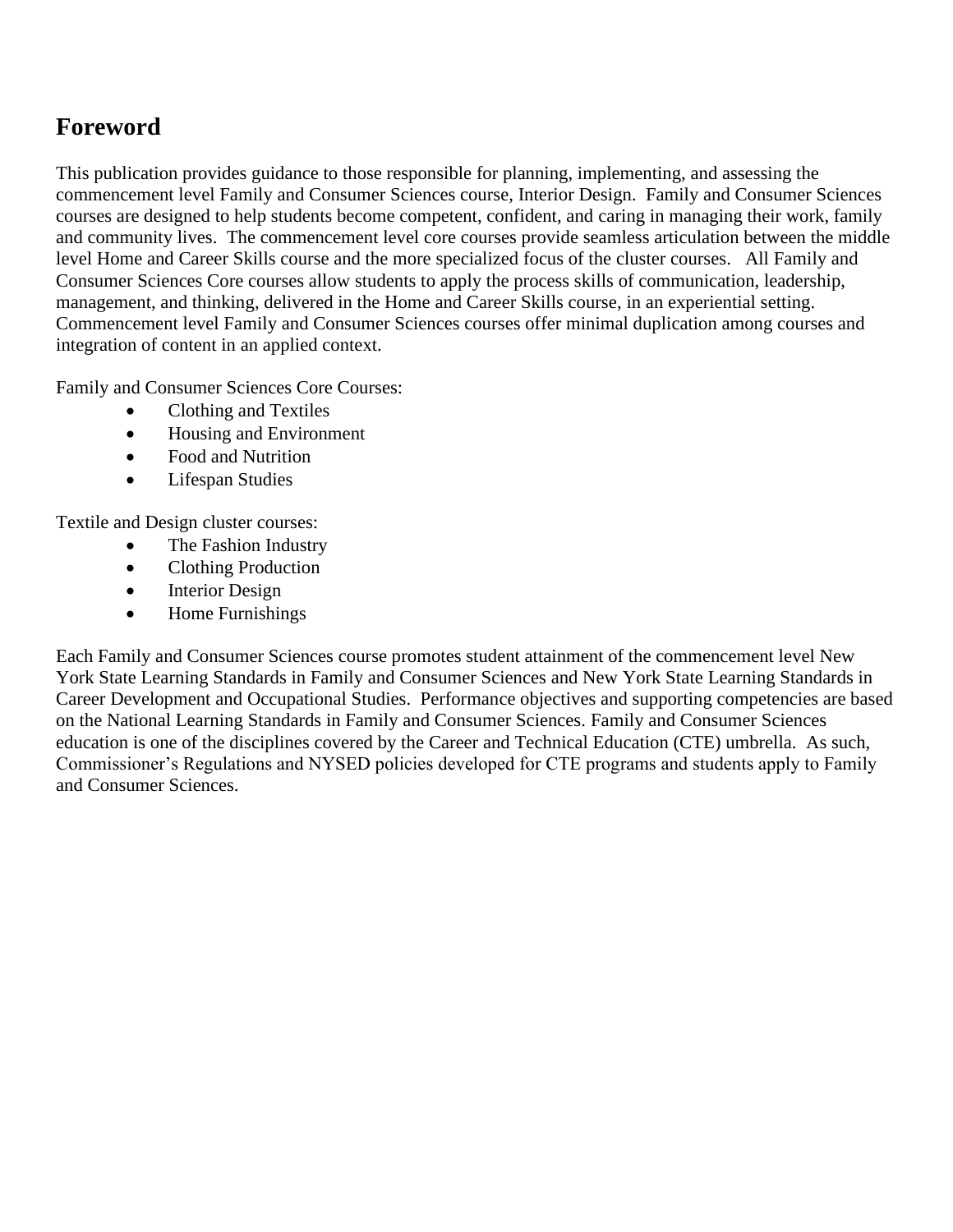# **Message to the Teacher**

The interior designer's purpose is to create a functional and aesthetically pleasing space to meet individual client needs. Interior designs should reflect current trends, including the impact of societal and technological change. Interior design students will follow a design from concept development through project proposal to design representation. Students will develop design plans that illustrate creative use of the elements and principles of design and that showcase effective application of architectural elements and systems. Students will prepare a professional presentation to justify their design solutions relative to client needs. Students will be exposed to the many possible career opportunities in both residential and commercial interior design.

This course invites students to apply the process skills of communication, leadership, management, and thinking. The integration of these process skills into each of the content topics is a fundamental component of the course, Interior Design. The content topics in this course are aligned with the commencement level New York State Learning Standards for Family and Consumer Sciences, Career Development and Occupational Studies, and The Arts-Visual Arts. In addition, they are aligned with the National Learning Standards for Family and Consumer Sciences.

This document serves as curricular guidance for Interior Design courses delivered statewide. This course was designed as a 20-week course, though schools may wish to extend the time to 40 weeks. If Interior Design is offered without initial completion of the Housing and Environment Core course, the breadth of content topics included may be addressed best in a 40-week time frame. No matter how many courses a school offers in the Textiles and Design cluster, it is strongly recommended that students have the opportunity to work frequently in a laboratory setting. Learning experiences must be hands-on, engaging, and involve application of information and skills to real-life situations. The Interior Design course lends itself to the creation of an employment portfolio students may use to apply for internships and work-based learning opportunities in fashion careers.

Students live in a rapidly changing and increasingly complex world. Our students are future family, community and career leaders, and citizens. As citizens of tomorrow, they need to be able to synthesize information, utilize prior knowledge, work cooperatively, and apply critical thinking skills as they progress along their divergent paths. As Family and Consumer Sciences teachers our charge is to empower students by engaging them in experiential activities that will guide them into the future.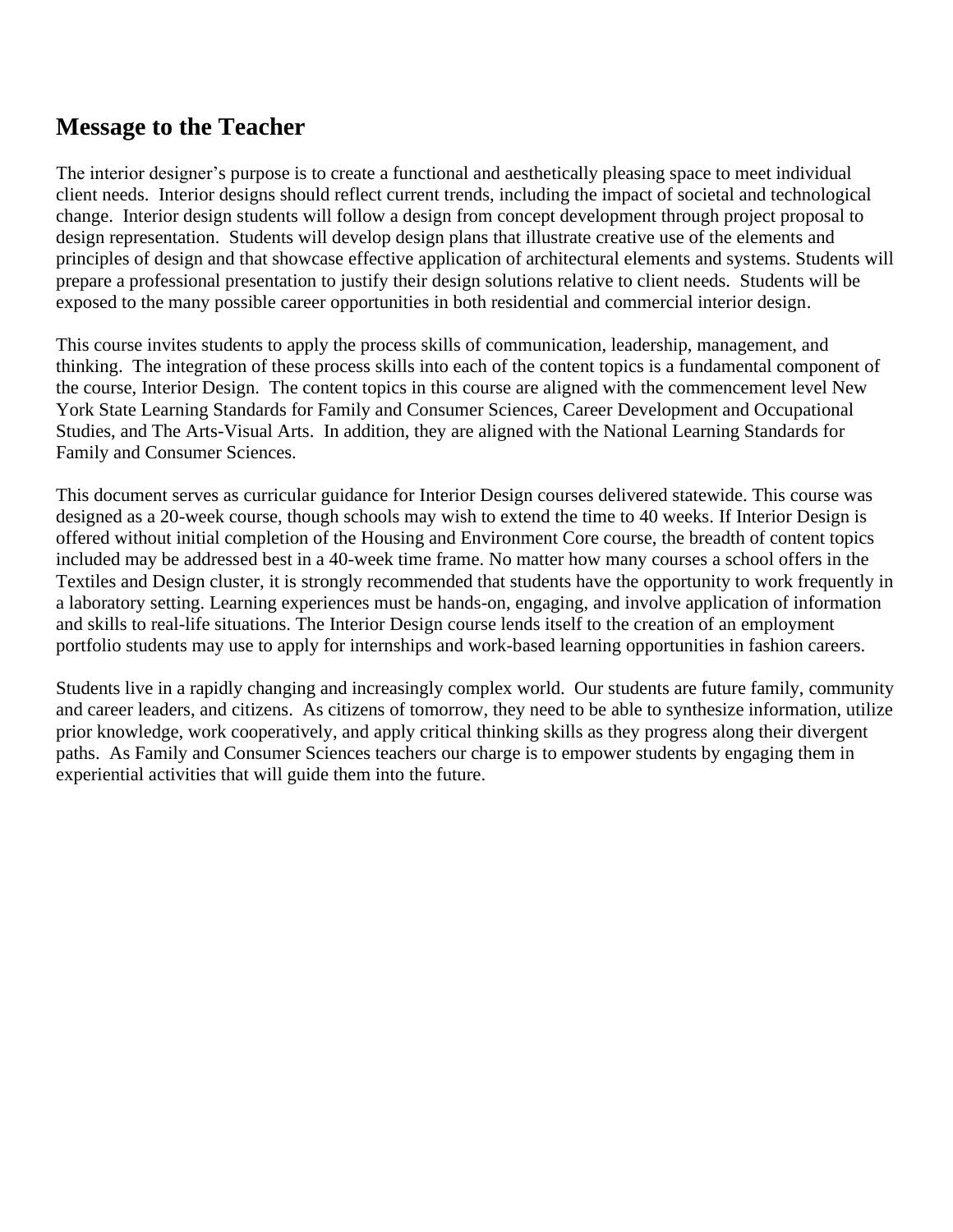# **Curriculum Overview — Interior Design**

# **1. What is the prerequisite?**

The Clothing and Textiles Core and the Housing and Environment Core courses are suggested prerequisites for all other courses in the Textiles and Design cluster, such as Interior Design. The Interior Design course was designed as a 20-week course, though schools may wish to extend the time to 40 weeks. If Interior Design is offered without initial completion of the Housing and Environment Core course, the breadth of content topics included may be addressed best in a 40-week time frame.

# **2. Who can teach Interior Design?**

All Family and Consumer Sciences courses must be taught by a certified Family and Consumer Sciences teacher. Certified Family and Consumer Sciences educators may also teach the Career and Financial Management course required for Career and Technical Education majors.

# **3. How is Interior Design course organized?**

Interior Design is divided into 6 content topics: Introduction to Interior Design (ID) The Design Process (DP) Design Elements and Principles (DEP) Interior Backgrounds and Furnishings (IBF) Architectural Elements and Systems (AES) Careers in Interior Design (C)

Each content topic is introduced with an Essential Question which will allow the students to focus on the process skills involved. This is followed by:

- The Standards Connections
- Key Ideas
- A Rationale
- Performance Objectives and Supporting Competencies

The process skills of communication, leadership, management, and thinking which have been studied in depth in Home and Career Skills are not to be taught separately but rather applied throughout the course using the focus of essential questions.

# **4. How does Interior Design curriculum relate to the Learning Standards?**

This course is a vehicle through which the commencement level New York State Learning Standards for Family and Consumer Sciences (Personal Health and Fitness, A Safe and Healthy Environment, and Resource Management) can be attained. It also addresses the New York State Commencement Level Learning Standards for Career and Occupational Studies (Career Development, Integrated Learning, Universal Foundation Skills, and Career Majors). In addition, the Interior Design course is directly tied to the commencement level New York State Learning Standards in the Arts- Visual Arts.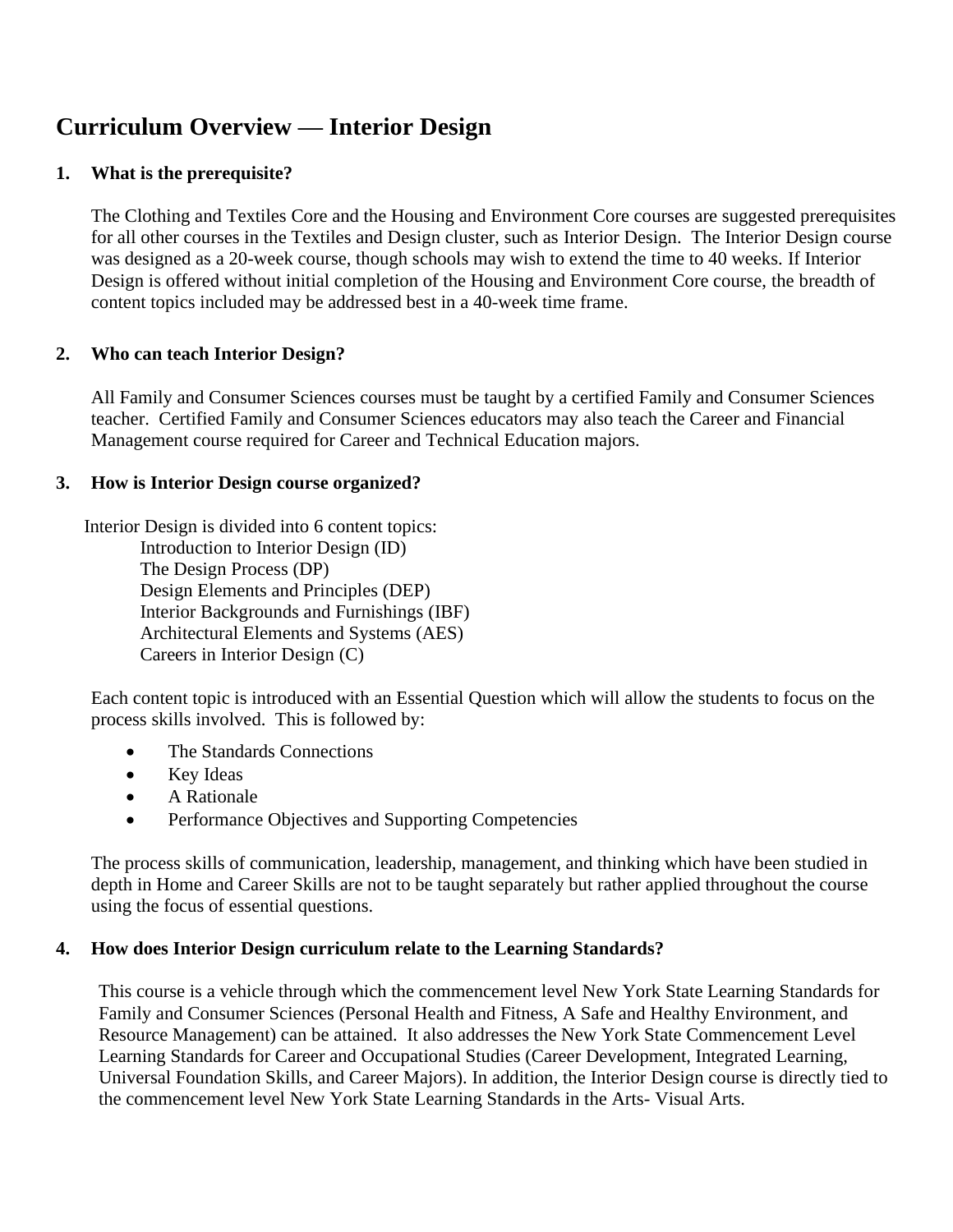Standards delivered in the academic disciplines of Math, Science, Technology, English Language Arts, Social Studies, and Languages Other Than English are supported by the Interior Design course as it provides real-world opportunities to apply the key ideas and skills taught in those disciplines.

Interior Design content topics align with the National Standards for Family and Consumer Sciences.

### 5. **Why is it important for students to study Interior Design?**

Housing is a basic human need. Changing global demographics have created housing issues that must be satisfied, for individuals and families across the lifespan, through innovative design solutions. In addition, housing is a personal and family expense. People who are informed about design and construction are more effective consumers.

The interior design industry contributes to the economy of New York State and is an area that provides many opportunities for entrepreneurship. This course will help students explore career opportunities in this field and help them develop skills needed for employment.

#### **6. What instructional strategies best support student learning in Interior Design?**

The purpose of instructional strategies is to deliver the New York State Learning Standards in Family and Consumer Sciences, Career Development and Occupational Studies, and the Arts. Teachers should select strategies and sample tasks that are aligned with the key ideas and performance indicators for each standard.

To be most effective, Interior Design should be taught using a hands-on, experiential approach in a laboratory setting. Guidelines for laboratory facilities and equipment can be accessed in the Family and Consumer Sciences Facilities Guide at <http://www.p12.nysed.gov/cte/facse/guide.html>

# **7. How can special needs students succeed in Interior Design?**

Family and Consumer Science educators acknowledge the need to differentiate instruction, recognize multiple intelligences, and maximize the strengths of varied learning styles to accommodate all students. This can be accomplished through a variety of alternative instructional and assessment strategies. Information on adapting space and equipment for special needs students can be found in the Family and Consumer Sciences Facilities Guide at<http://www.p12.nysed.gov/cte/facse/guide.html> .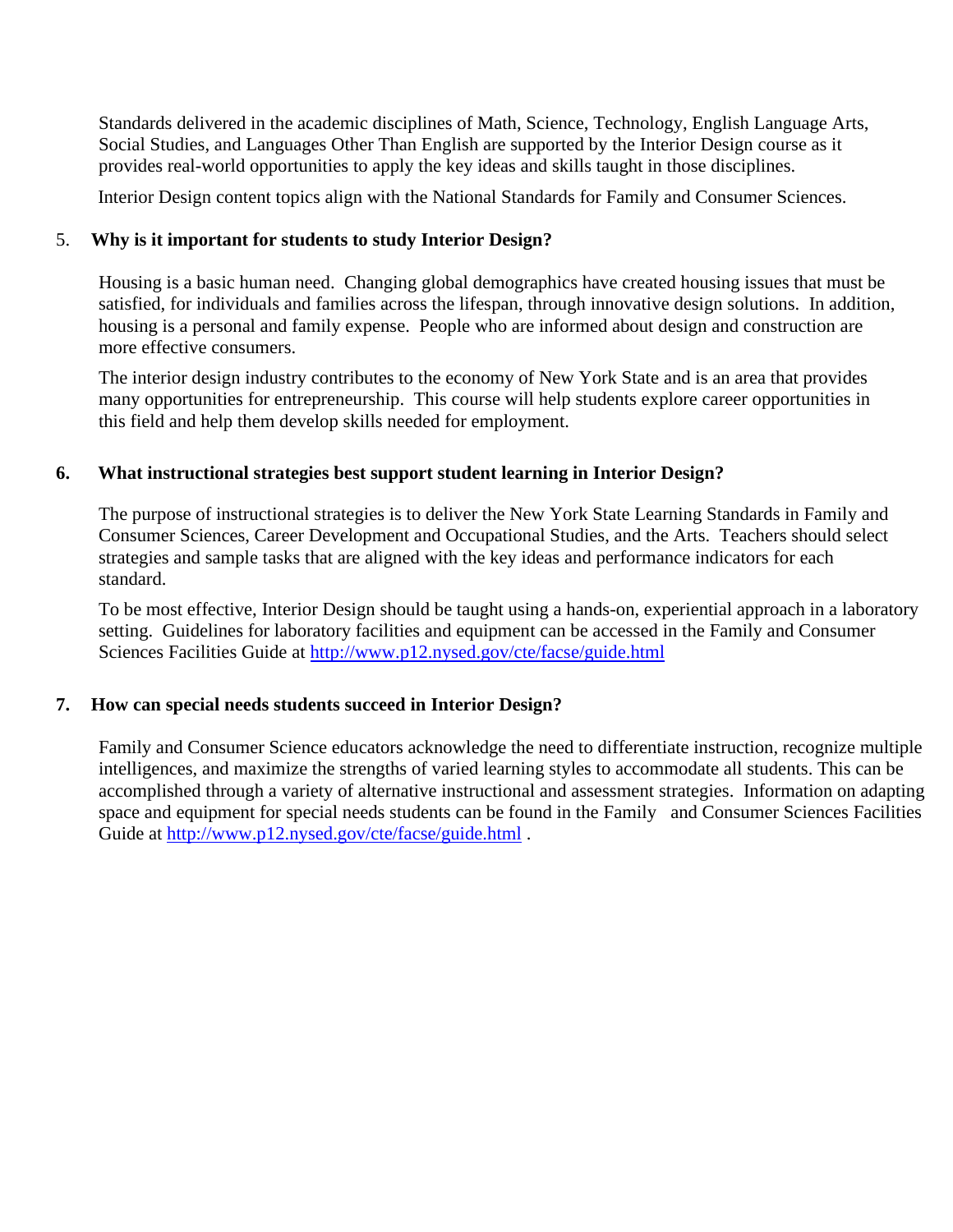### **8. How can student achievement of the New York State Family and Consumer Sciences Learning Standards through Interior Design be assessed?**

Students should be assessed on a regular basis. All students can demonstrate the acquisition of skills learned and apply those to real-world situations through the use of:

- Authentic assessments
- Laboratories
- Tests and quizzes
- Projects
- Math computations
- Public speaking
- Written reflections
- Portfolios

### **9. How does Family and Consumer Sciences support positive youth development through Family, Career and Community Leaders of America (FCCLA)?**

Involvement in career and technical student organizations (CTSO), such as FCCLA, is essential for successful secondary education programs. Positive youth development encompasses the following elements:

- Promoting positive relationships with peers and adults;
- Emphasizing individual strengths;
- Strengthening personal character and confidence;
- Empowering youths to assume leadership roles in families, schools, careers and community; and
- Developing and implementing service learning projects.

Family, Career and Community Leaders of America (FCCLA) is an integral part of Family and Consumer Sciences education and an essential element in a complete Family and Consumer Sciences program. FCCLA is charted by New York State, and is an ideal vehicle for realizing positive youth development. FCCLA is the only student organization of its kind focusing on family issues. FCCLA in secondary education Family and Consumer Sciences programs can be organized as a co-curricular and/or extracurricular activity. The wide range of diverse activities, projects, programs, leadership opportunities and service learning experienced through FCCLA complement and augment the content topics of the Family and Consumer Sciences curricula.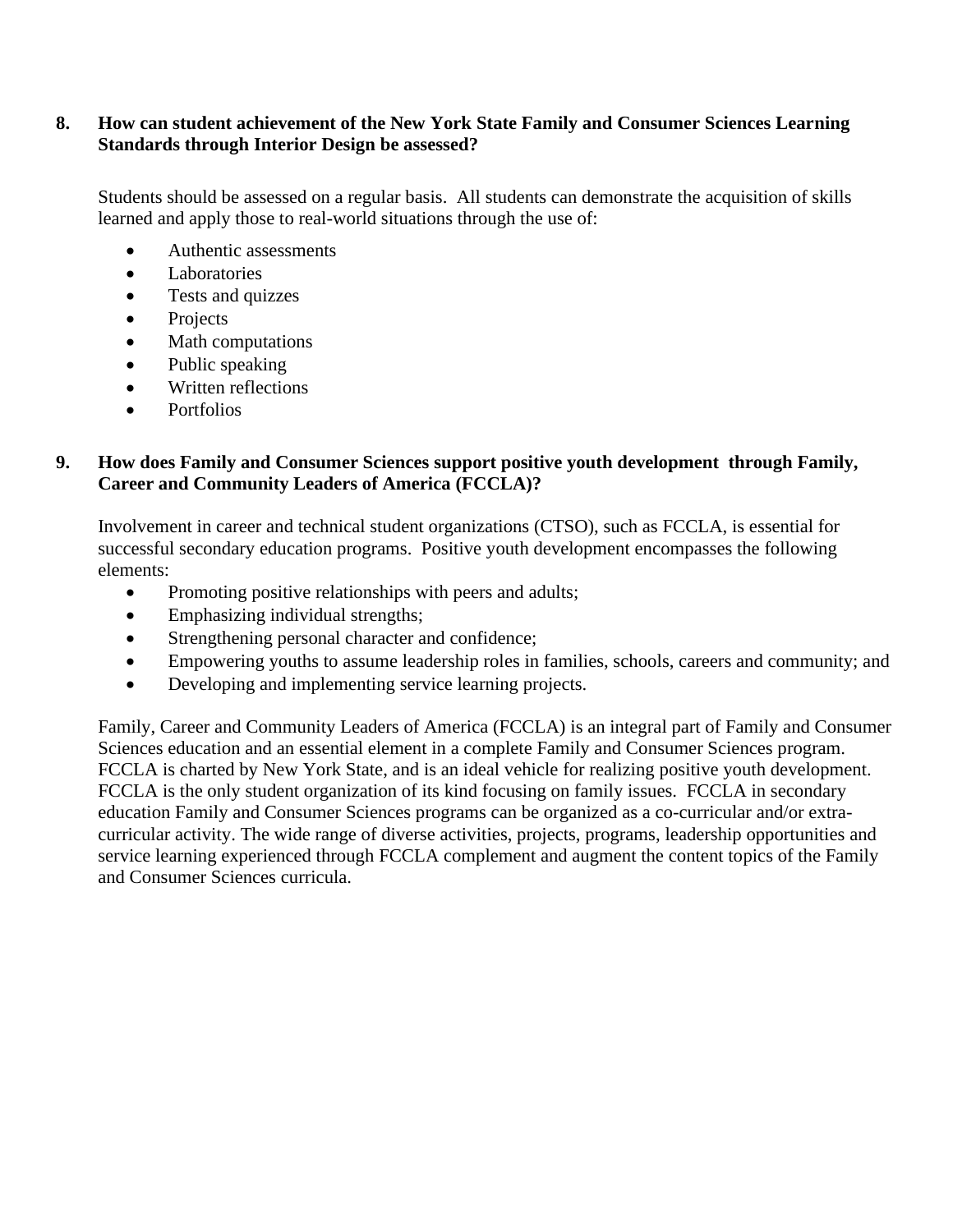# **Course: Interior Design**

### Content Topics:

#### **A. Introduction to Interior Design (ID)**

- 1. Goals of Interior Design
- 2. Societal Impacts on Interior Design

#### **B. The Design Process (DP)**

- 1. Components of the Design Process
- 2. Solving Design Problems

# **C. Design Elements and Principles (DEP)**

- 1. Applying Design Elements and Principles
- 2. Importance of Color

# **D. Interior Backgrounds and Furnishings (IBF)**

- 1. Global Architectural Designs
- 2. Furnishings, Fixtures, and Appliances
- 3. Natural and Man-Made Materials
- 4. Textiles in Interior Design

### **E. Architectural Elements and Systems (AES)**

- 1. Governmental and Community Restrictions on Design
- 2. Documents and Space Planning
- 3. Architectural Elements
- 4. Architectural Systems

#### **F. Careers in Interior Design (C)**

- 1. Career Paths
- 2. Career Suitability

# **Appendices**

Appendix A - Best Practices Rubric and Template

Appendix B - Compilation of Performance Objectives and Supporting Competencies

Appendix C - Home and Career Skills Process Skills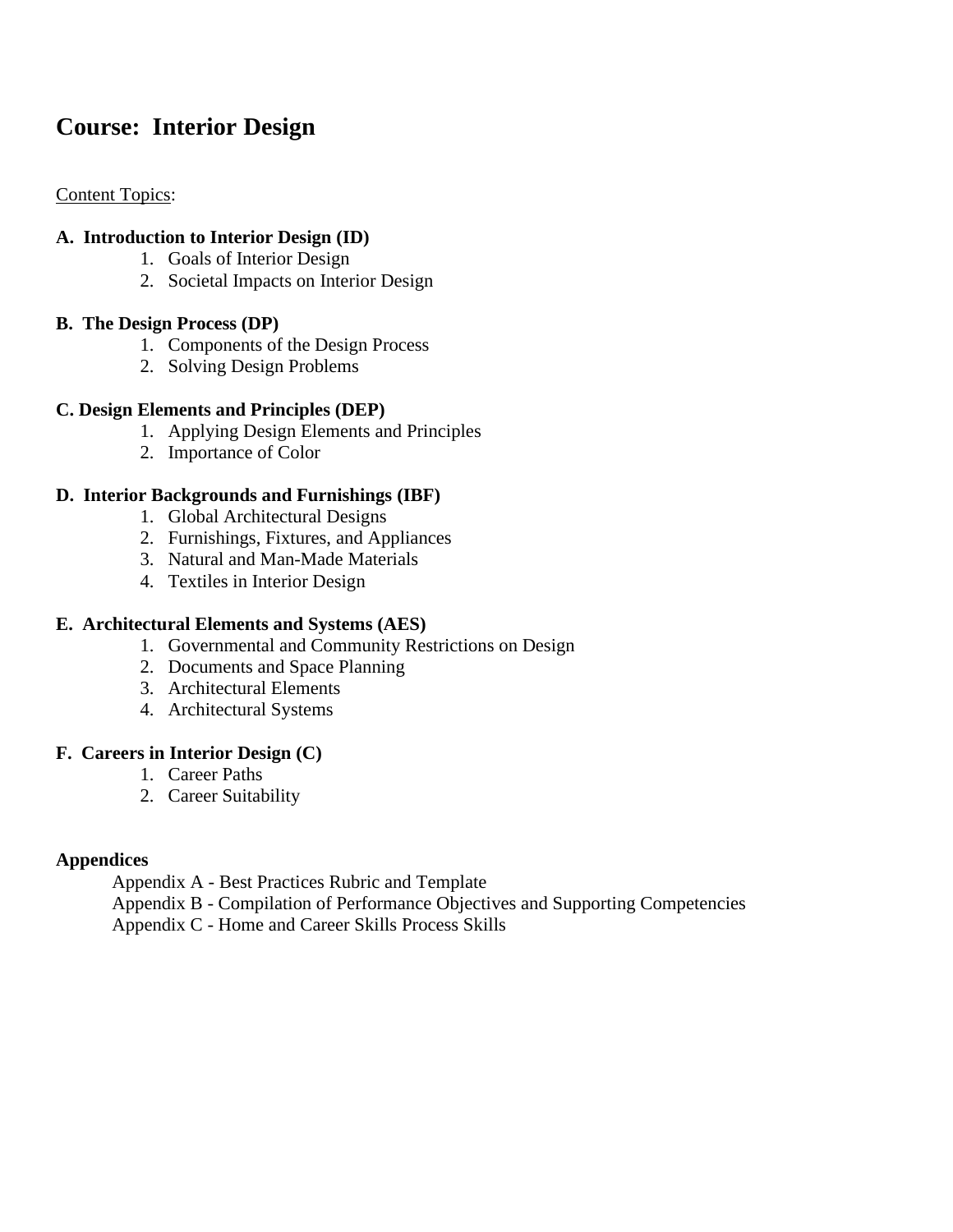# **A. Introduction to Interior Design (ID)** *How can I design a space to meet the individual needs of a client while considering the impact on the global environment?*

# **Standards Connections**

**Introduction to Interior Design supports the NYS Family and Consumer Sciences Learning Standards 2 – A Safe and Healthy Environment and 3 – Resource Management; and NYS Career Development and Occupational Studies Standards 1 – Career Development and 3a – Universal Foundation Skills**

# **Rationale**

The purpose of this content topic is to encourage students to relate interior design concepts to individual client needs with sensitivity to cultural differences. Students will investigate the costs of reaching interior design goals through sustainable design solutions. This content topic will provide opportunities for students to apply communication, leadership, management, and thinking skills to the Introduction to Interior Design.

# **Key Ideas**

NYS FACS 2 - Students will acquire the knowledge and ability necessary to create and maintain a safe and healthy environment.

NYS FACS 3 - Students will understand and be able to manage personal resources of talent, time, energy and money, to make effective decisions in order to balance their obligations to work, family and self. They will know and access community resources.

NYS CDOS 1 - Students will learn about the changing nature of the workplace, the value of work to society, and the connection of work to the achievement of personal goals

NYS CDOS 3a3 - Personal Qualities NYS CDOS 3a4 - Interpersonal Skills NYS CDOS 3a7 - Managing Resources NYS CDOS 3a8 - Systems

# **Performance Objectives and Supporting Competencies for Introduction to Interior Design**

# **Introduction to Interior Design Performance Objective 1**

# **ID.1 Identify the goals of interior design**

- ID.1.1. Assess human needs as they relate to interior design
- ID.1.2. Develop an awareness of the aesthetics of interior environments
- ID.1.3. Understand the relationship between financial resources and interior design goals
- ID.1.4. Describe the importance of sustainable design solutions
- ID.1.5 Evaluate living space needs and apply space management guidelines to interior designs

# **Introduction to Interior Design Performance Objective 2**

# **ID.2 Examine the impact of social influences on interior design**

- ID.2.1. Predict design solutions relative to cultural diversity
- ID.2.2. Discuss the effect of different lifestyles in interior design planning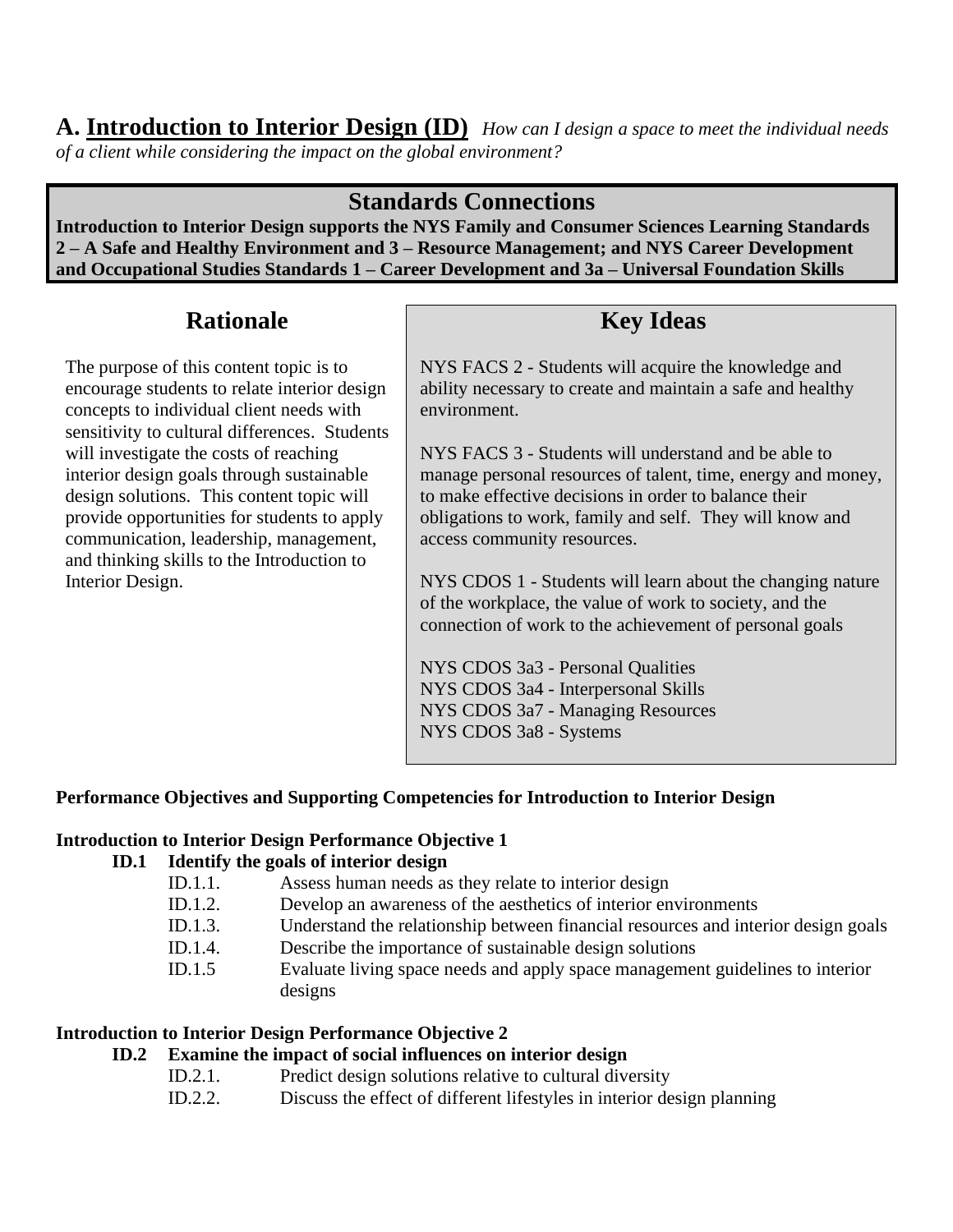# **B. The Design Process (DP)** *How do I proceed through the interior design process?*

# **Standards Connections**

**The Design Process supports the NYS Family and Consumer Sciences Learning Standard 3 – Resource Management; and NYS Career Development and Occupational Studies Standard 3a – Universal Foundation Skills**

# **Rationale**

The purpose of this content topic is to introduce students to the interior design process. Students will create a design plan following the steps of the design process and addressing the vision of the client. This content topic will provide opportunities for students to apply communication, leadership, management, and thinking skills to the study of The Design Process.

# **Key Ideas**

NYS FACS 3 - Students will understand and be able to manage personal resources of talent, time, energy and money, to make effective decisions in order to balance their obligations to work, family and self. They will know and access community resources.

NYS CDOS 3a2 - Thinking Skills NYS CDOS 3a7 - Managing Resources

# **Performance Objectives and Supporting Competencies for The Design Process**

### **The Design Process Objective 1**

# **DP.1 Identify the components of the design process**

- DP.1.1. Identify the steps of the design process including but not limited to space evaluation, clients needs and preferences, financial and time limitations, material resources, and facilitation of the design
- DP.1.2. Apply steps of the design process to design problems

# **The Design Process Objective 2**

#### **DP.2 Demonstrate design processes through design plans that solve design problems**

- DP.2.1 Represent design solutions to clients through concept development, schematic design, design drawing, and design presentation development DP.2.2. Critique and justify design plans to address clients' needs, goals, and resources
- DP.2.3. Adjust design plans based on client input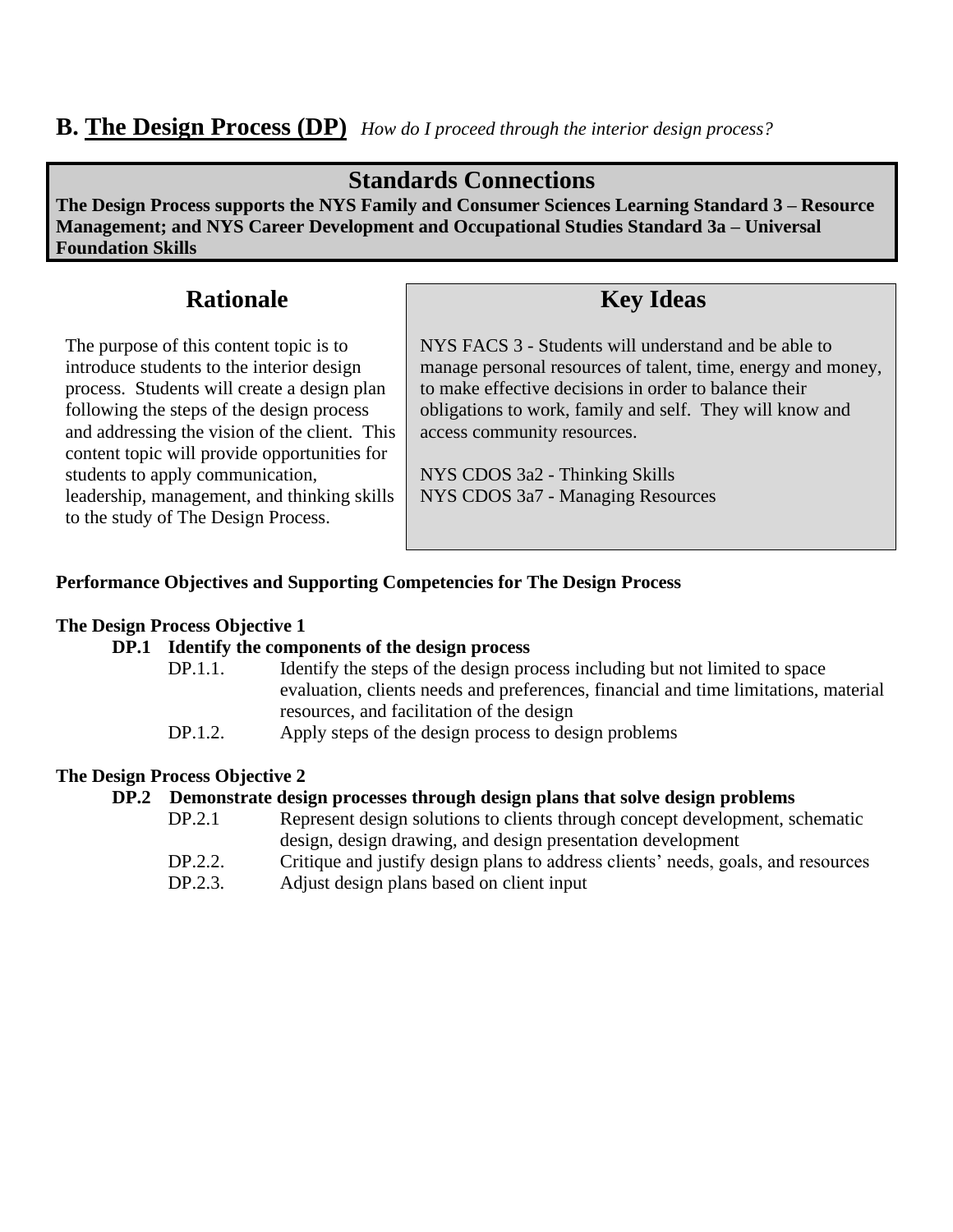# **C. Design Elements and Principles (DEP)** *How can I use the elements and principles to create*

*aesthetically pleasing interior design?*

# **Standards Connections**

**Applying Design Elements and Principles supports the NYS Family and Consumer Sciences Learning Standard 2 – A Safe and Healthy Environment and 3 – Resource Management; NYS Career Development and Occupational Studies Standard 3a – Universal Foundation Skills; and NYS Visual Arts Standard 1 – Creating, Performing and Participating in the Arts**

# **Rationale**

The purpose of this content topic is to review the elements and principles of design and their application to interior design. Emphasis will be given to the color element because of its pronounced impact on the finished design. This content topic will provide opportunities for students to apply communication, leadership, management, and thinking skills to the study of Design Elements and Principles.

# **Key Ideas**

NYS FACS 2 - Students will acquire the knowledge and ability necessary to create and maintain a safe and healthy environment.

NYS FACS 3 - Students will understand and be able to manage personal resources of talent, time, energy and money, to make effective decisions in order to balance their obligations to work, family and self. They will know and access community resources.

NYS CDOS 3a2 - Thinking Skills NYS CDOS 3a5 - Technology NYS CDOS 3a7 - Managing Resources

NYS ARTS 1c - Students demonstrate an increasing level of competence in using the elements and principles of art to create artworks for public exhibition.

NYS ARTS 1d - Students reflect on their developing work to determine the effectiveness of selected mediums and techniques for conveying meaning and adjust their decisions accordingly.

# **Performance Objectives and Supporting Competencies for Design Elements and Principles**

# **Design Elements and Principles Performance Objective 1**

# **DEP.1 Evaluate the use of design elements and principles in interior design**

- DEP.1.1. Review the design elements and principles<br>DEP.1.2. Evaluate the use of design elements and principles
	- Evaluate the use of design elements and principles
- DEP.1.3. Analyze the psychological impact of the design elements and principles
- DEP.1.4. Analyze the effects that the design elements and principles have on aesthetics and function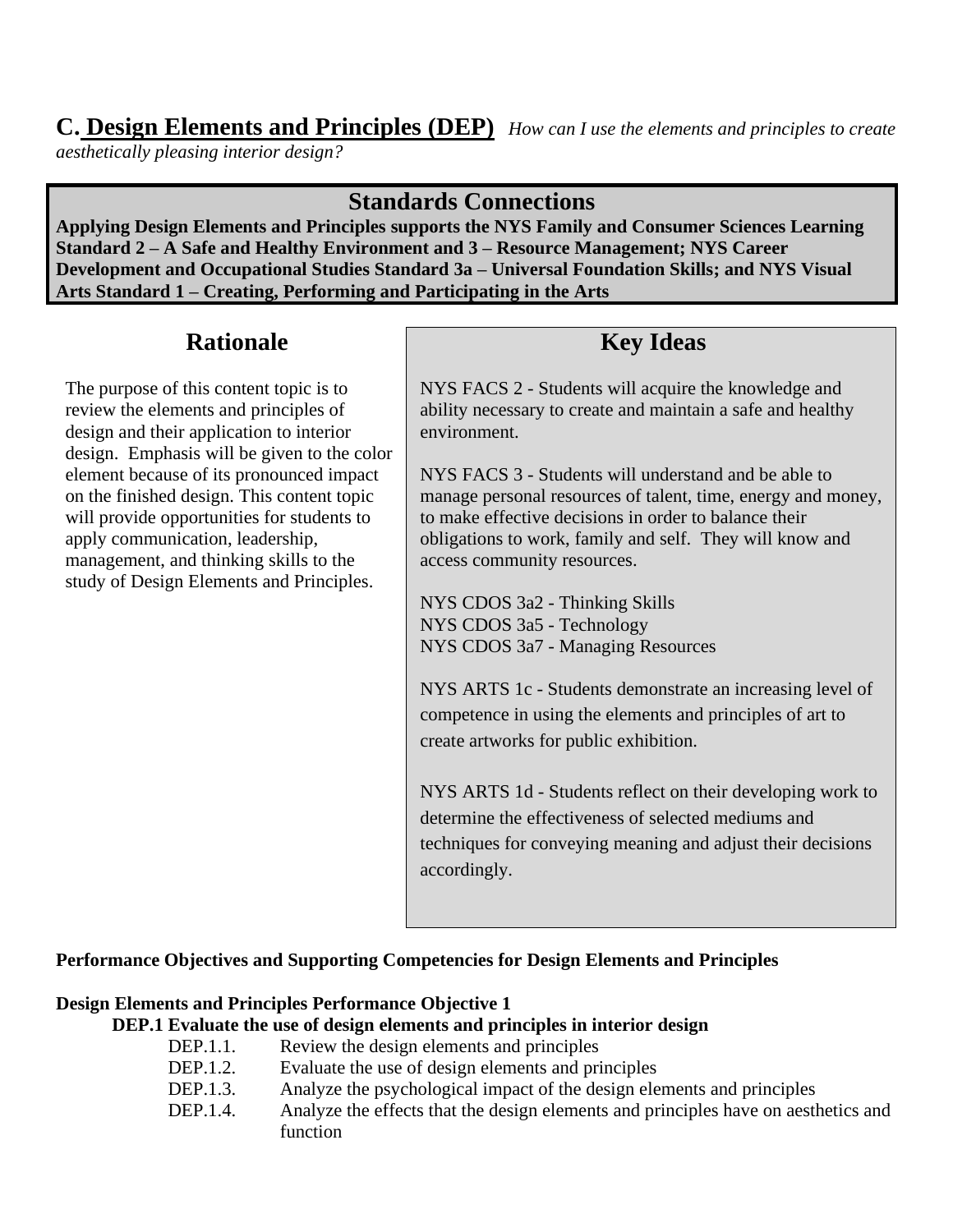DEP.1.5 Critique the use of design elements and principles as applied to interior design settings

# **Design Elements and Principles Performance Objective 2**

#### **DEP.2 Identify interactions between color and the design elements and principles in interior design**

- DEP.2.1. Identify characteristics of color
- DEP.2.2. Apply knowledge of color to create color schemes
- DEP.2.3. Research the psychological and physiological effects of color
- DEP.2.4. Research color marketing forecast with respect to future technologies, merchandise, and social interest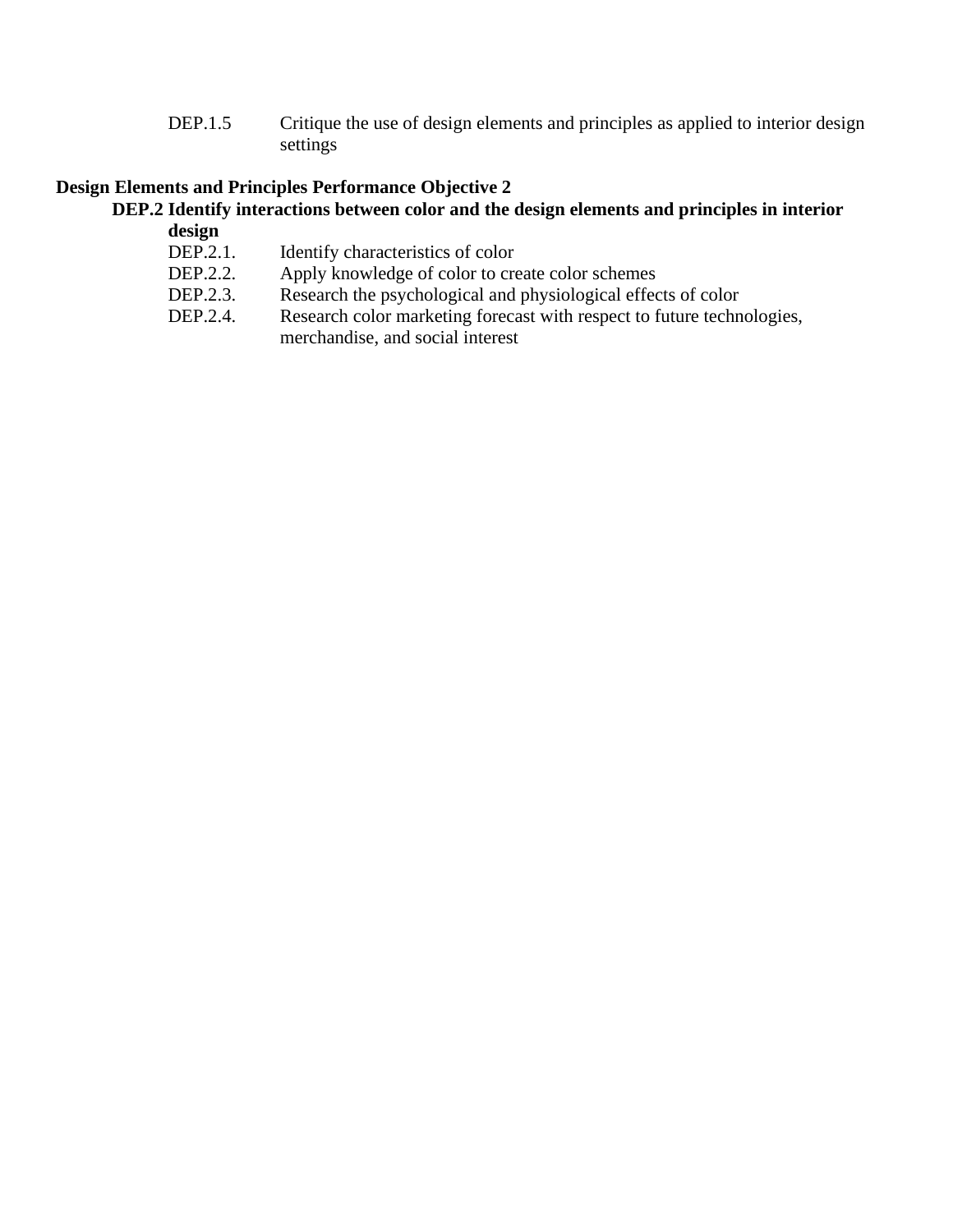# **D. Interior Backgrounds and Furnishings (IBF)** *How do I evaluate and select interior*

*backgrounds and furnishings to complement my design plan?*

# **Standards Connections**

**Interior Backgrounds and Furnishings supports the NYS Family and Consumer Sciences Learning 3 – Resource Management; and NYS Career Development and Occupational Studies 3a – Universal Foundation Skills**

# **Rationale**

The purpose of this content topic is to allow students to compare and contrast various furnishings, fixtures, and appliances available for interiors. Students will evaluate features of materials available for interior backgrounds to complete design plans. This content topic will provide opportunities for students to apply communication, leadership, management, and thinking skills to the study of Interior Backgrounds and Furnishings.

# **Key Ideas**

NYS FACS 3 - Students will understand and be able to manage personal resources of talent, time, energy and money, to make effective decisions in order to balance their obligations to work, family and self. They will know and access community resources.

NYS CDOS 3a2 - Thinking Skills NYS CDOS 3a5 - Technology NYS CDOS 3a7 - Managing Resources

# **Performance Objectives and Supporting Competencies for Interior Backgrounds and Furnishings**

# **Interior Backgrounds and Furnishings Performance Objective 1**

# **IBF .1 Identify global architectural designs**

| <b>IBF.1.1.</b> | Identify global architectural structures and their impact on interior design      |
|-----------------|-----------------------------------------------------------------------------------|
| <b>IBF.1.2.</b> | Compare and contrast global architectural details to current housing and interior |
|                 | design trends                                                                     |
| <b>IBF.1.2.</b> | Connect architectural structures to background, furnishings, and design elements  |
|                 | in a design plan                                                                  |

# **Interior Backgrounds and Furnishings Performance Objective 2**

#### **IBF.2 Survey and select furnishings, fixtures, and appliances to meet specific design needs**

- IBF.2.1. Appraise various interior furnishings and appliances available to provide quality choices for clients
- IBF.2.2. Analyze product information for furniture, kitchen and bath fixtures, and appliances
- IBF.2.3. Evaluate manufacturers, products, construction, and materials considering environmental protection, quality, care and maintenance, energy efficiency, safety, and consumer protection
- IBF.2.4. Select appropriate furnishings, fixtures, and appliances for a design project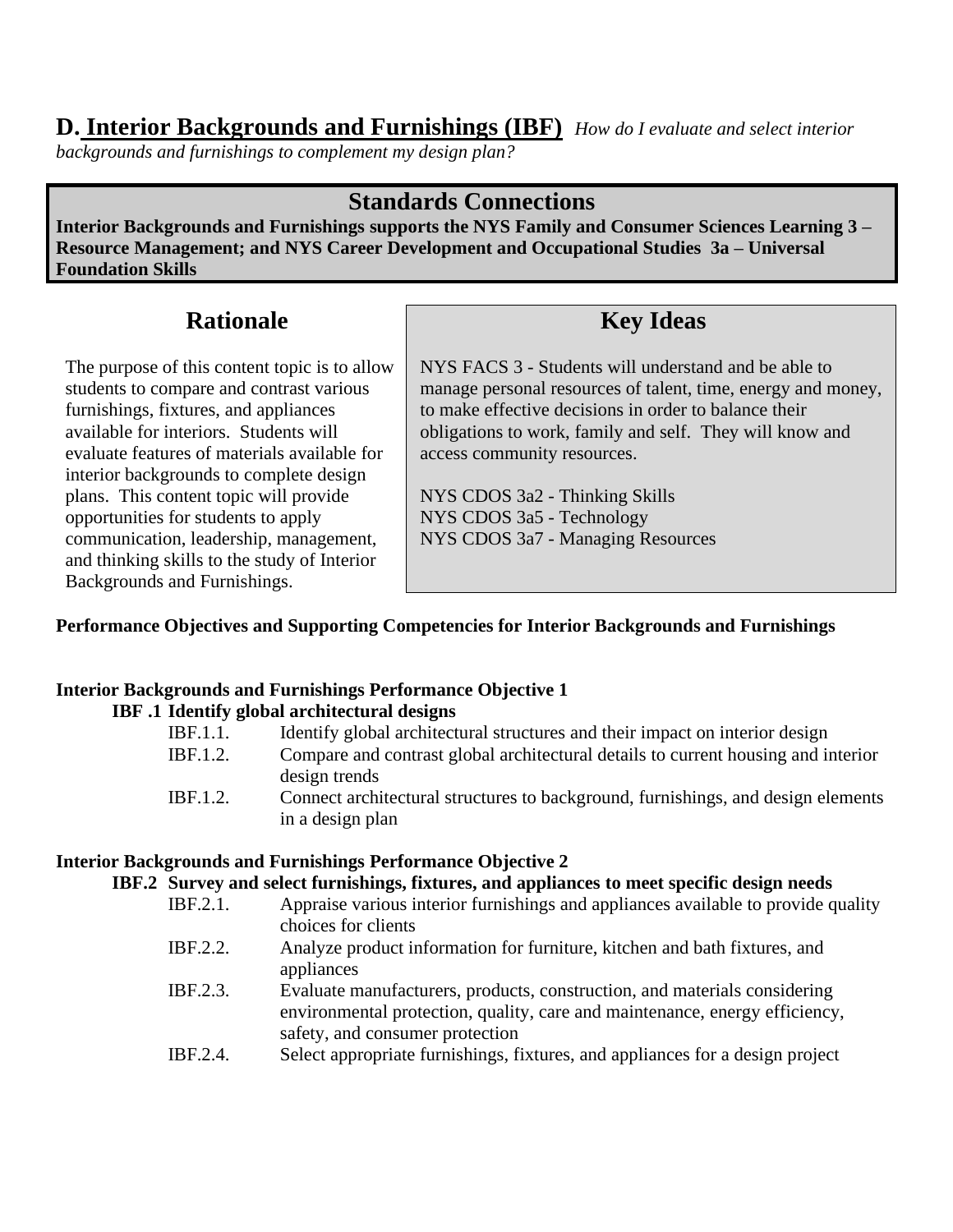#### **Interior Backgrounds and Furnishings Performance Objective 3**

#### **IBF.3 Examine manufactured and natural materials used in interior design**

- IBF.3.1. Identify characteristics of metal, glass, ceramics, plastics, and other manufactured materials used in interior design
- IBF.3.2. Identify characteristics of masonry, concrete, wood, and other natural materials used in interior design
- IBF.3.3. Identify characteristics of sustainable materials used in interior design
- IBF.3.4. Select appropriate materials for use in a design project

# **Interior Backgrounds and Furnishings Performance Objective 4**

### **IBF.4 Examine textiles used in interior design**

- IBF.4.1. Identify natural and man-made fibers used in fabric construction
- IBF.4.2. Identify types and appropriate uses of fabric construction
- IBF.4.3. Evaluate methods of coloring, dyeing, printing, and finishing fabrics
- IBF.4.4. Summarize textile legislation, standards, and labeling in the global economy
- IBF.4.5. Analyze effects of textile characteristics on design, construction, care, use, and maintenance of products
- IBF.4.6. Select appropriate textiles for a design project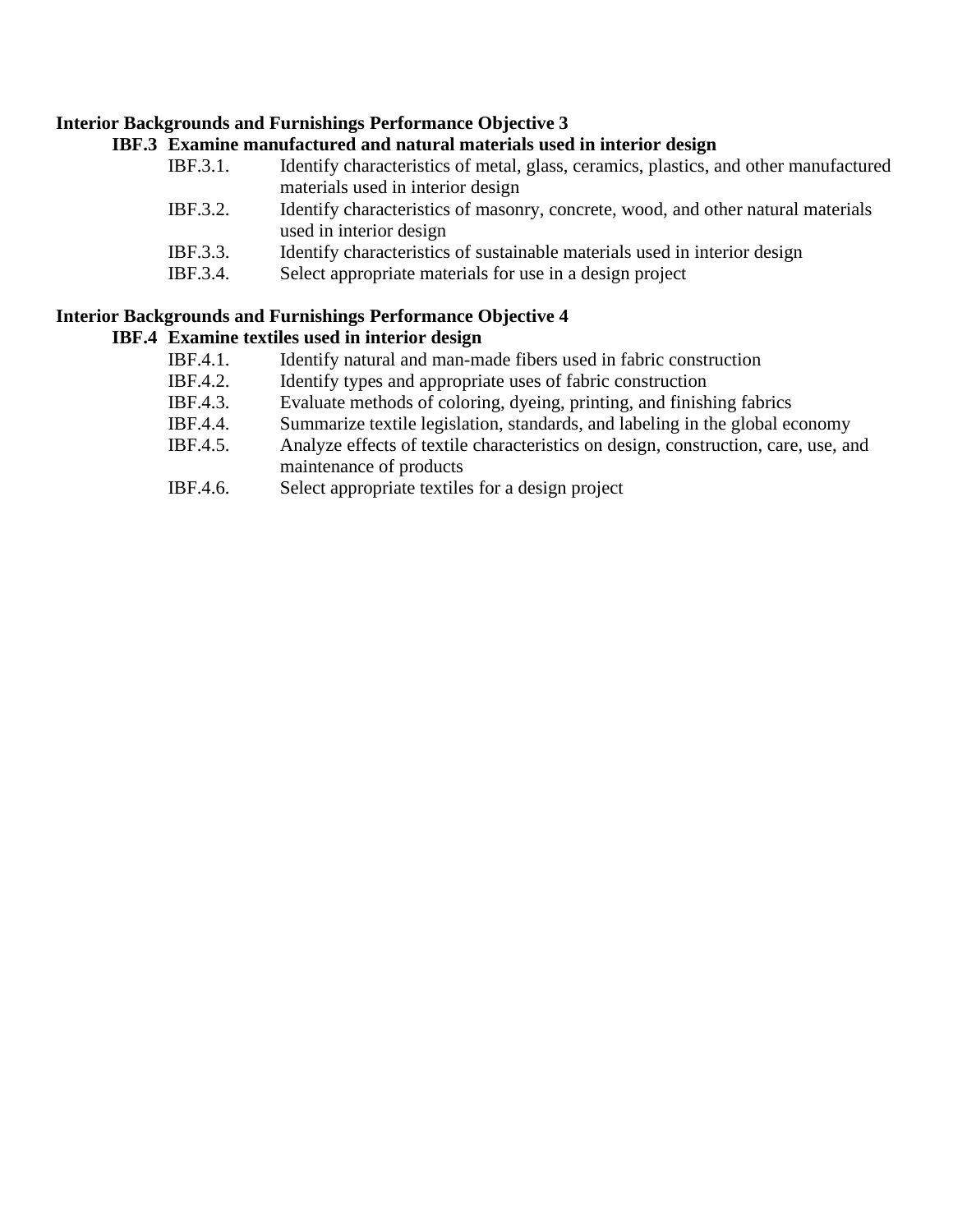# **E. Architectural Elements and Systems (AES)** *How do architectural elements and systems*

*influence interior design?*

# **Standards Connections**

**Architectural Influences on Interior Design supports the NYS Family and Consumer Sciences Learning Standard 3 – Resource Management; and NYS Career Development and Occupational Studies Standards 2 – Integrated Learning and 3a – Universal Foundation Skills**

# **Rationale**

The purpose of this content topic is for students to analyze and select various architectural elements and systems within the framework of government and community regulations that restrict interior designs. Students will incorporate functional and aesthetic architectural elements and systems into a design concept. This content topic will provide opportunities for students to apply communication, leadership, management, and thinking skills to the study of Architectural Elements and Systems.

# **Key Ideas**

NYS FACS 3 - Students will understand and be able to manage personal resources of talent, time, energy and money, to make effective decisions in order to balance their obligations to work, family and self. They will know and access community resources.

NYS CDOS 2 - Students will use essential academic concepts, facts, and procedures in applications related to life skills and the world of work.

NYS CDOS 3a2 - Thinking Skills NYS CDOS 3a5 - Technology NYS CDOS 3a6 - Managing Information NYS CDOS 3a7 - Managing Resources NYS CDOS 3a8 - Systems

# **Performance Objectives and Supporting Competencies for Architectural Elements and Systems**

# **Architectural Elements and Systems Performance Objective 1**

**AES.1 Investigate governmental and community restrictions on interior design development**

- AES.1.1. Examine legislation, regulations, and public policy that effect interior design at the local, state, national, and global levels
- AES.1.2. Describe applicable building codes, universal design guidelines, and regulations in architectural designs
- AES.1.3. Research community zoning regulations and other restrictions including but not limited to natural restraints, legal restraints, and zones within the site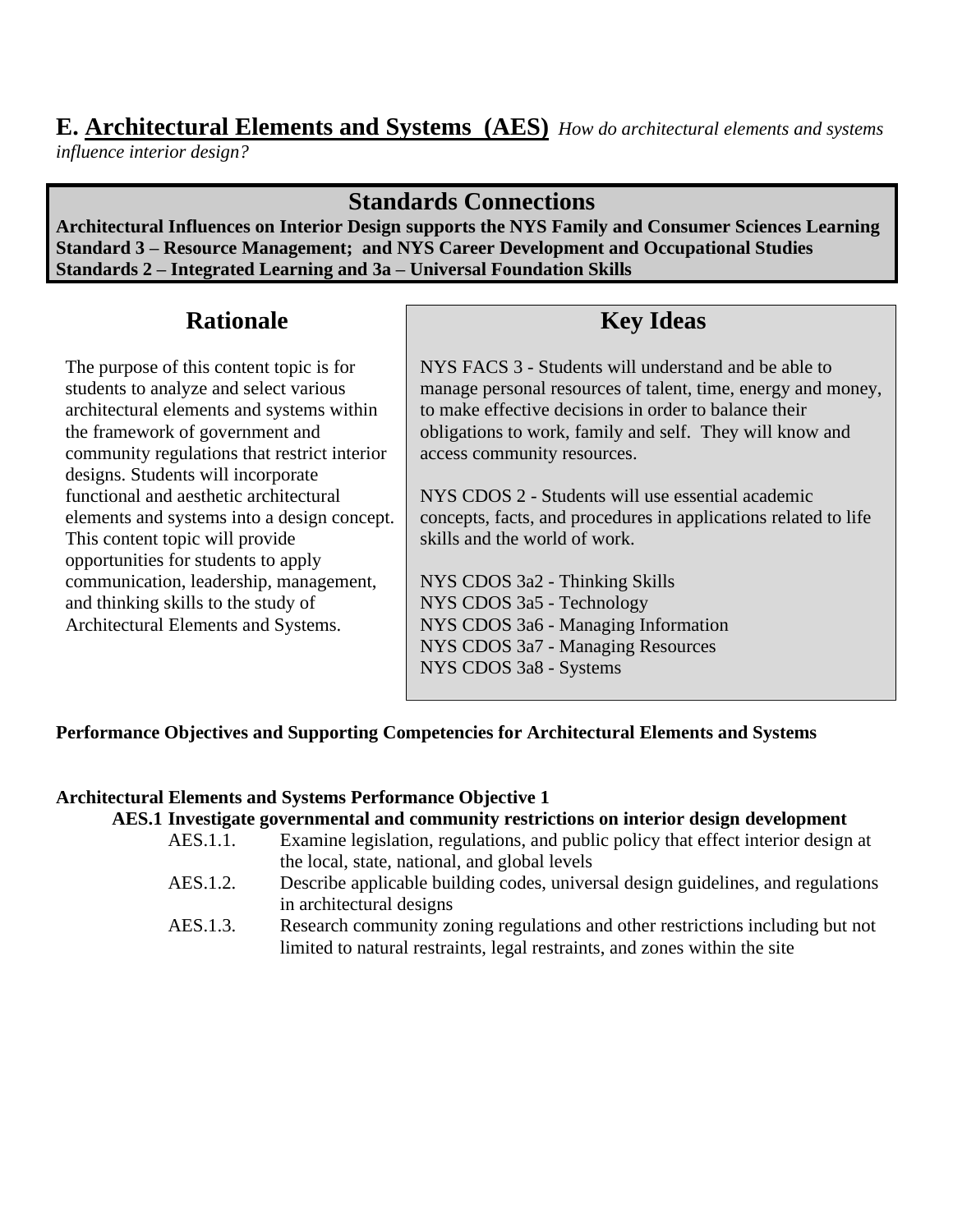#### **Architectural Elements and Systems Performance Objective 2**

#### **AES.2 Demonstrate construction document reading and space planning skills required for interior design**

| Interpret blueprints and elevation drawings including legends and keys              |
|-------------------------------------------------------------------------------------|
|                                                                                     |
|                                                                                     |
|                                                                                     |
|                                                                                     |
| Arrange furniture with reference to design principles, traffic pattern, activities, |
|                                                                                     |
|                                                                                     |

#### **Architectural Elements and Systems Performance Objective 3**

#### **AES.3 Select functionally and aesthetically pleasing architectural elements for interior designs**

- AES.3.1 Compare the appearance, texture, maintenance of various floor materials and coverings
- AES.3.2. Compare the appearance, texture, and maintenance of various wall materials and coverings
- AES.3.3. Compare the appearance, texture, and maintenance of various ceiling options
- AES.3.4. Compare the appearance, maintenance, and placement options for various doors and windows
- AES.3.5. Compare the appearance, maintenance, and placement options for various lighting sources
- AES.3.6. Apply sustainable design principles to the selection of floor, wall, ceiling, door, window, and lighting elements

# **Architectural Elements and Systems Performance Objective 4**

# **AES.4 Choose efficient architectural systems to coordinate with aesthetics of an interior design**

- AES.4.1. Describe the function of the components of an electrical system
- AES.4.2. Explain the function of the components of a plumbing system
- AES.4.3. Describe the operations of various heating, ventilation, and cooling systems (HVAC)
- AES.4.4. Investigate technological system options for home communication, entertainment, and security
- AES.4.5. Evaluate floor plans for the efficiency of electrical, plumbing, heating, ventilation, and cooling (HVAC), and technological systems
- AES.4.6. Select functional architectural systems to coordinate with the aesthetics of an interior design
- AES.4.7 Apply sustainable design principles to the selection of architectural systems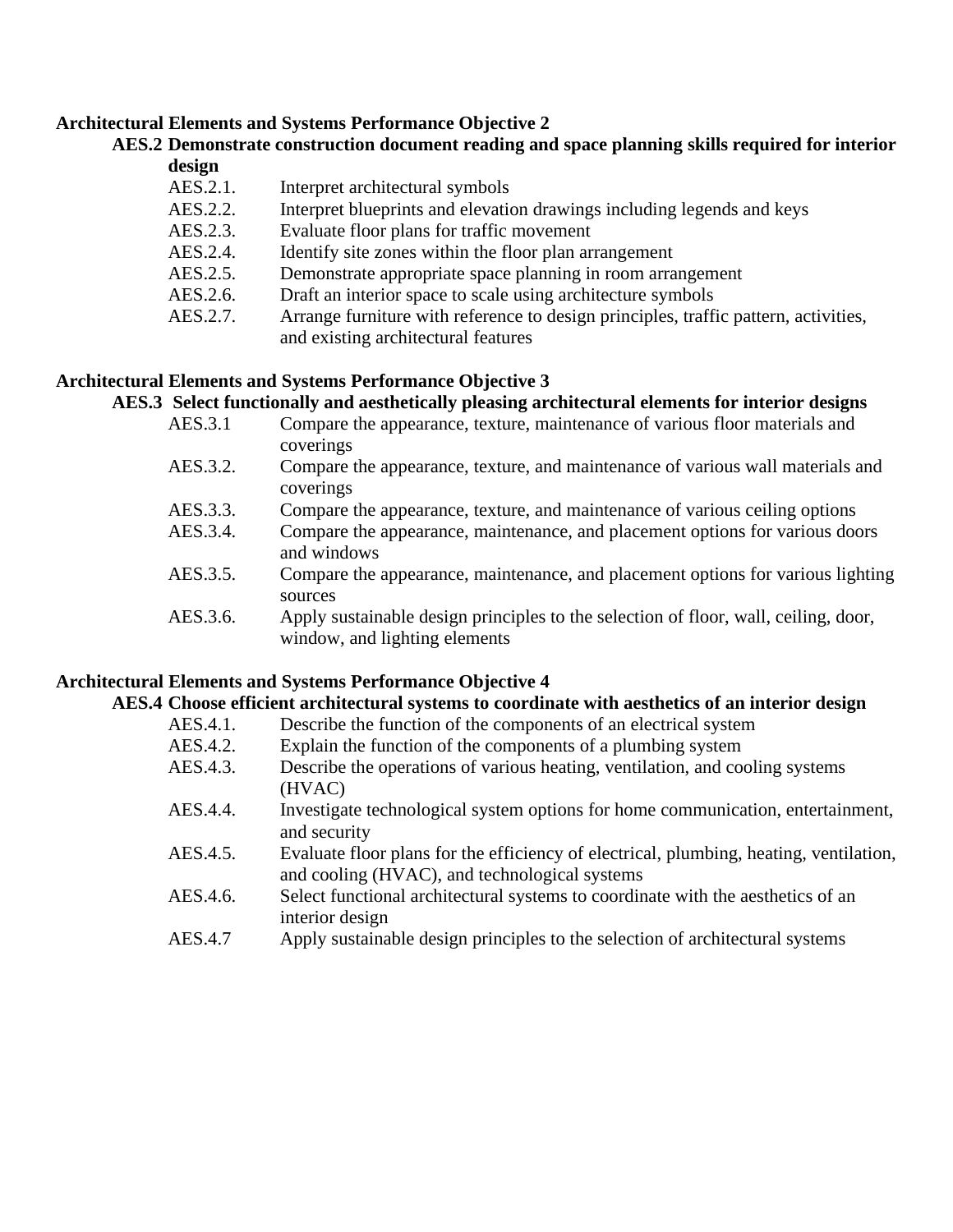# **F. Careers in Interior Design (C)** *What opportunities are available in the interior design industry?*

# **Standards Connections**

**Careers in Interior Design supports the NYS Family and Consumer Sciences Learning Standard 3 – Resource Management; and NYS Career Development and Occupational Studies Standards 1 – Career Development and 3a – Universal Foundation Skills**

# **Rationale**

The purpose of this content topic is to investigate careers in the interior design field. Students will research careers and describe the skills and education necessary to become successful in this field. Students will also examine and evaluate personal career potential and interest in interior design. This content topic will provide opportunities for students to apply communication, leadership, management, and thinking skills to the study of Careers in Interior Design.

# **Key Ideas**

NYS FACS 3 - Students will understand and be able to manage personal resources of talent, time, energy and money, to make effective decisions in order to balance their obligations to work, family and self. They will know and access community resources.

NYS CDOS 1 - Students will learn about the changing nature of the workplace, the value of work to society, and the connection of work to the achievement of personal goals

NYS CDOS 3a3 - Personal Qualities NYS CDOS 3a4 - Interpersonal Skills NYS CDOS 3a6 - Managing Information NYS CDOS 3a7 - Managing Resources NYS CDOS 3a8 - Systems

# **Performance Objectives and Supporting Competencies for Careers in Interior Design**

# **Careers in Interior Design Performance Objective 1**

# **C.1 Analyze career path with the housing, interior design, and furnishings industries**

- C.1.1. Explain the roles and functions of interior design professionals
- C.1.2. Analyze career pathways and opportunities for employment and entrepreneurial endeavors
- C.1.3. Summarize education, training, and credentialing requirements and opportunities for career pathways in interior design
- C.1.4. Analyze the impact of interior design occupations on local, state, national, and global economies

# **Careers in Interior Design Performance Objective 2**

- **C.2 Assess personal suitability to career characteristics needed for success in the interior design field**
	- C.2.1 Create an employment portfolio for use with applying for internships and workbased learning opportunities in interior design careers
	- C.2.2. Analyze the role of professional organizations in interior design professions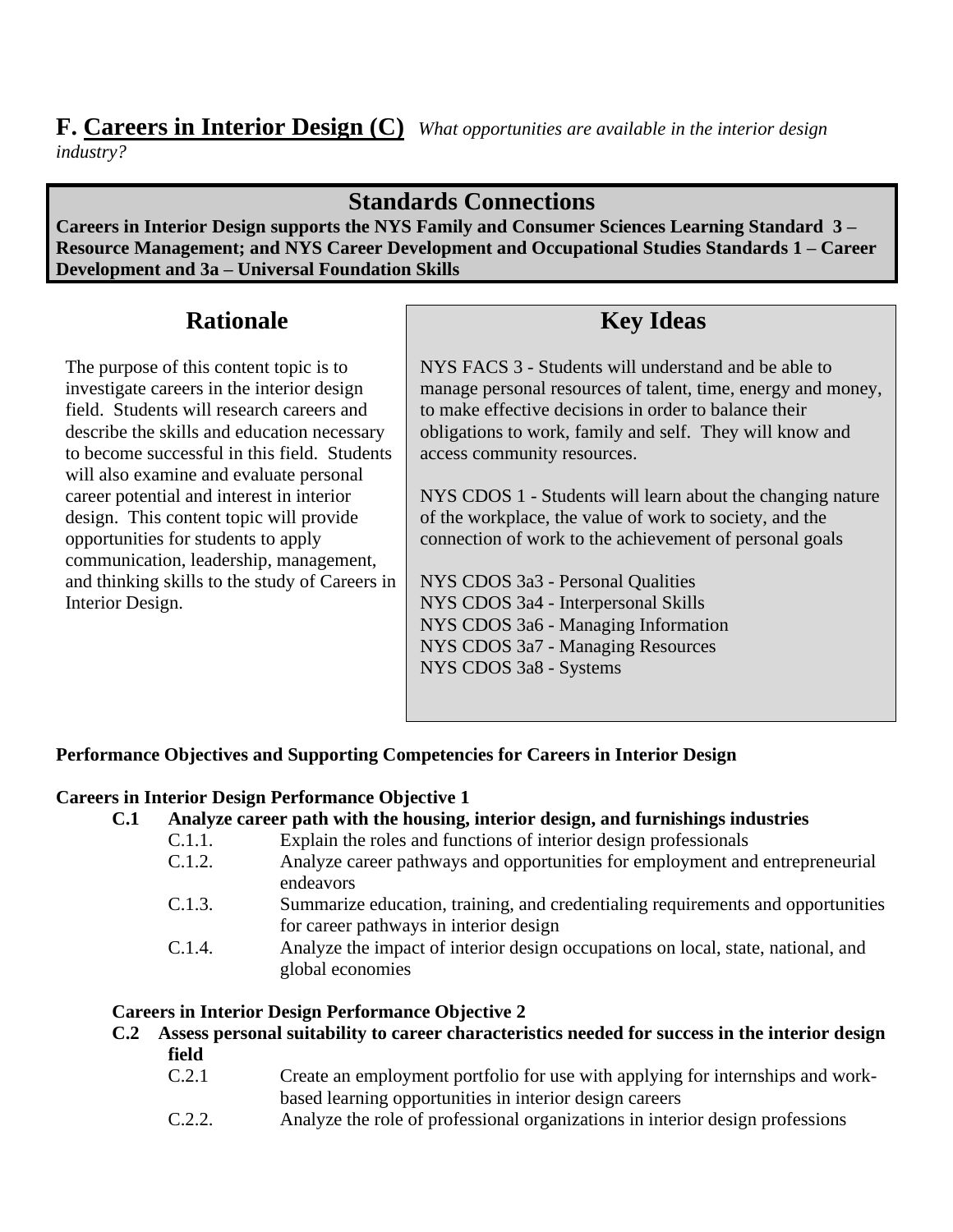C.2.3. Analyze personal attitudes, traits, and values of interior design professionals with regard to responsibility, accountability, and effectiveness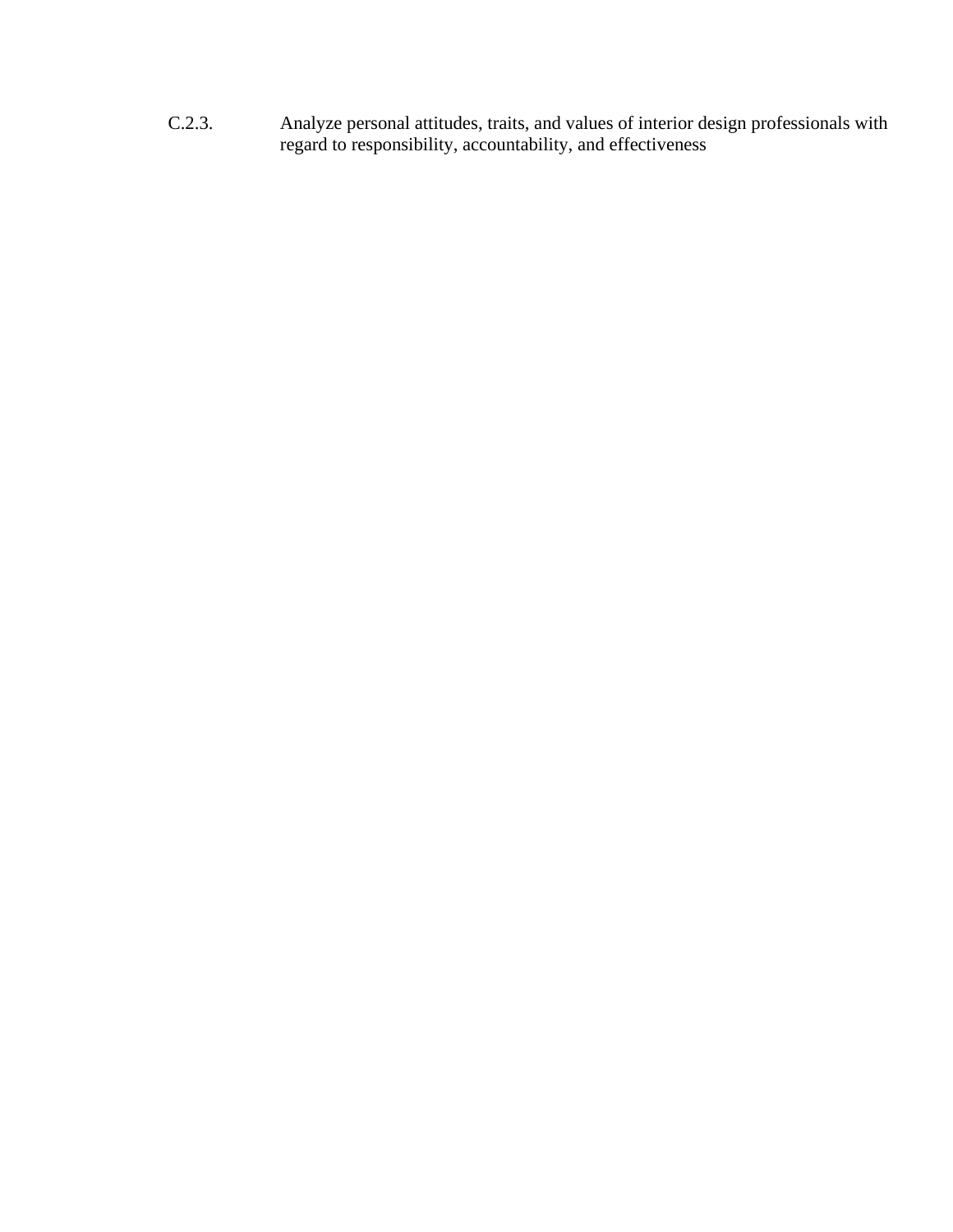# **Appendix A FAMILY AND CONSUMER SCIENCES – HIGH SCHOOL COURSES BEST PRACTICES RUBRIC**

|                       |                          | $\mathbf{2}$                          | 3                                       | 4                                        |
|-----------------------|--------------------------|---------------------------------------|-----------------------------------------|------------------------------------------|
| <b>Indicators</b>     | <b>Falls Below</b>       | <b>Approaches</b>                     | <b>Meets</b>                            | <b>Exceeds</b>                           |
|                       | <b>Expectations</b>      | <b>Expectations</b>                   | <b>Expectations</b>                     | <b>Expectations</b>                      |
| <b>NYS FACS</b>       | Does not connect to      | Has limited evidence                  | Adequate evidence                       | Evidence of strong                       |
| Learning              | <b>NYS FACS Learning</b> | of connection to 1                    | of connection to 1 or                   | connections to 2 or                      |
| <b>Standards</b>      | Standards.               | <b>NYS FACS Learning</b>              | more NYS FACS                           | more NYS FACS                            |
|                       |                          | Standard.                             | Learning Standards.                     | Learning Standards                       |
| <b>NYS CDOS</b>       | Does not connect to      | Has limited evidence                  | Adequate evidence                       | Evidence of strong                       |
| Learning              | NYS CDOS Learning        | of connection to 1                    | of connection to 1 or                   | connections to 2 or<br>more NYS CDOS     |
| <b>Standards</b>      | Standards.               | <b>NYS CDOS Learning</b><br>Standard. | more NYS CDOS                           |                                          |
|                       |                          |                                       | Learning Standard<br>including Standard | Learning Standards<br>including Standard |
|                       |                          |                                       | $3b$ .                                  | $3b$ .                                   |
|                       |                          |                                       |                                         |                                          |
| <b>NYS Academic</b>   | Does not connect to      | Has limited evidence                  | Adequate evidence                       | Evidence of strong                       |
| Learning              | NYS academic             | of connection to 1                    | of connection to 1 or                   | connections to 2 or                      |
| <b>Standards</b>      | Learning Standards.      | NYS academic                          | more NYS academic                       | more NYS academic                        |
|                       |                          | Learning Standard.                    | Learning Standard.                      | Learning Standards.                      |
| <b>Course</b>         | Does not relate to       | Addresses 1 Content                   | Integrates 2 Content                    | Integrates 3 or more                     |
| <b>Content</b>        | Content Topics.          | Topic.                                | Topics.                                 | Content Topics.                          |
| <b>Topics</b>         |                          |                                       |                                         |                                          |
| <b>Process Skills</b> | Does not integrate       | Integrates 1 Process                  |                                         | Integrates 3 or more                     |
|                       | Process Skills.          | Skill.                                | Integrates 2 Process<br>Skills.         | Process Skills.                          |
|                       |                          |                                       |                                         |                                          |
| <b>Strategy</b>       | Instruction is           | Hands-on                              | Includes 75 percent                     | Includes more than                       |
|                       | dependent primarily      | experiential learning                 | hands-on                                | 75 percent hands-on                      |
|                       | on textbooks, lecture,   | is limited. Minimal                   | experiential learning.                  | experiential learning.                   |
|                       | paper, and pencil.       | student involvement.                  | Adequate student                        | Active student                           |
|                       | Teacher driven.          |                                       | involvement.                            | engagement.                              |
|                       |                          |                                       |                                         | Teacher as                               |
|                       | Does not flow in a       | Follows a logical                     |                                         | facilitator.                             |
| Implementation        | logical sequence.        | sequence. Most                        | Follows a logical<br>sequence. Some     | Follows a logical<br>sequence. All       |
|                       | Necessary resources      | necessary resources                   | necessary resources                     | necessary resources                      |
|                       | would make               | may make                              | may make                                | make implementation                      |
|                       | implementation           | implementation                        | implementation                          | easy.                                    |
|                       | difficult.               | difficult.                            | difficult.                              |                                          |
| <b>Assessment</b>     | Cannot be assessed.      | Assessment is                         | Assessment relates                      | Assessment is                            |
|                       | 0r                       | vaguely related to                    | to objectives and                       | directly related to                      |
|                       | Assessment not           | objectives and                        | competencies.                           | objectives and                           |
|                       | included.                | competencies.                         |                                         | competencies.                            |
|                       |                          |                                       |                                         |                                          |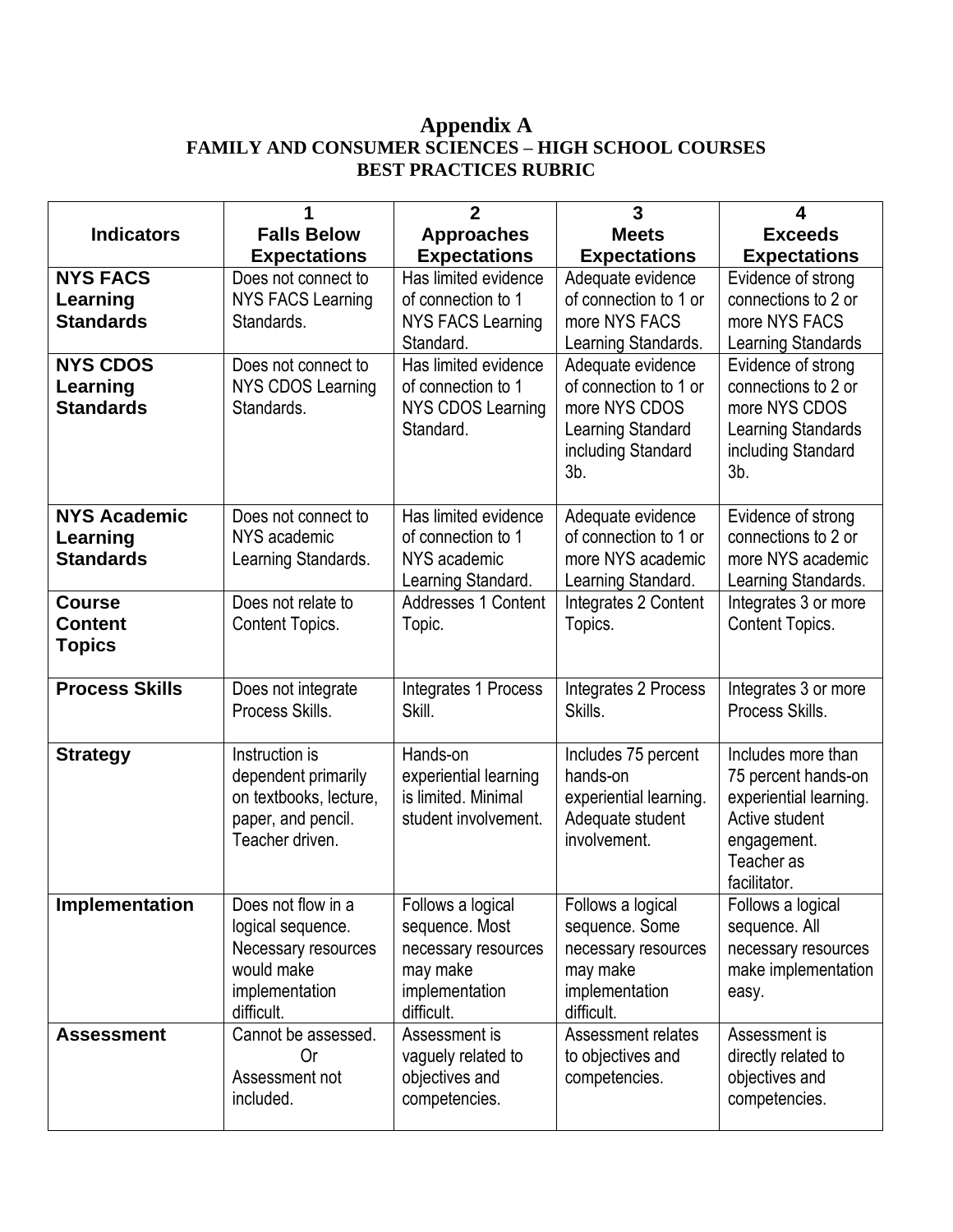# **INTERIOR DESIGN BEST PRACTICES TEMPLATE**

| <b>NYS LEARNING STANDARDS:</b>                                                                                    |                                                                                                                                         |
|-------------------------------------------------------------------------------------------------------------------|-----------------------------------------------------------------------------------------------------------------------------------------|
| Family and Consumer Sciences                                                                                      |                                                                                                                                         |
| $2 \left( \frac{1}{2} \right)$<br>$3^{\circ}$                                                                     | <b>CONTENT TOPICS: (Complete all that apply)</b>                                                                                        |
| Career Development and<br>Occupational Studies<br>$2 \qquad \qquad$                                               | Introduction to Interior Design (ID)<br>Performance Objective - ID<br>$\bullet$<br>o Supporting Competency - ID                         |
| 3a                                                                                                                | The Design Process (DP)<br>Performance Objective - DP<br>Supporting Competency - DP<br>$\circ$                                          |
| <b>INTERIOR DESIGN</b>                                                                                            |                                                                                                                                         |
| <b>CONTENT TOPICS:</b><br>Introduction to Interior Design_____                                                    | <b>Design Elements and Principles (DE)</b><br>Performance Objective - AD                                                                |
| The Design Process                                                                                                | o Supporting Competency - AD                                                                                                            |
| Design Elements                                                                                                   |                                                                                                                                         |
| Interior Backgrounds and Furnishings<br>Architectural Elements and Systems                                        | <b>Interior Backgrounds and Furnishings (IBF)</b><br>Performance Objective - IBF<br>$\bullet$<br>Supporting Competency - IBF<br>$\circ$ |
| Career Pathways                                                                                                   | <b>Architectural Elements and Systems (AES)</b><br>Performance Objective - Al<br>$\bullet$<br>Supporting Competency - Al<br>$\circ$     |
| <b>APPLIED PROCESS SKILLS:</b><br>Communication<br>Leadership<br>Management                                       | <b>Careers in Interior Design (C)</b><br>Performance Objective - C<br>Supporting Competency - C<br>$\circ$                              |
| Thinking                                                                                                          |                                                                                                                                         |
| <b>APPLIED ACADEMICS:</b><br>Circle Standard Number(s)                                                            |                                                                                                                                         |
| <b>ELA</b><br>1234<br><b>MST</b><br>1 2 3 4 5 6 7<br>Soc St<br>1 2 3 4 5<br>1234<br>The Arts<br>LOTE<br>$1\quad2$ |                                                                                                                                         |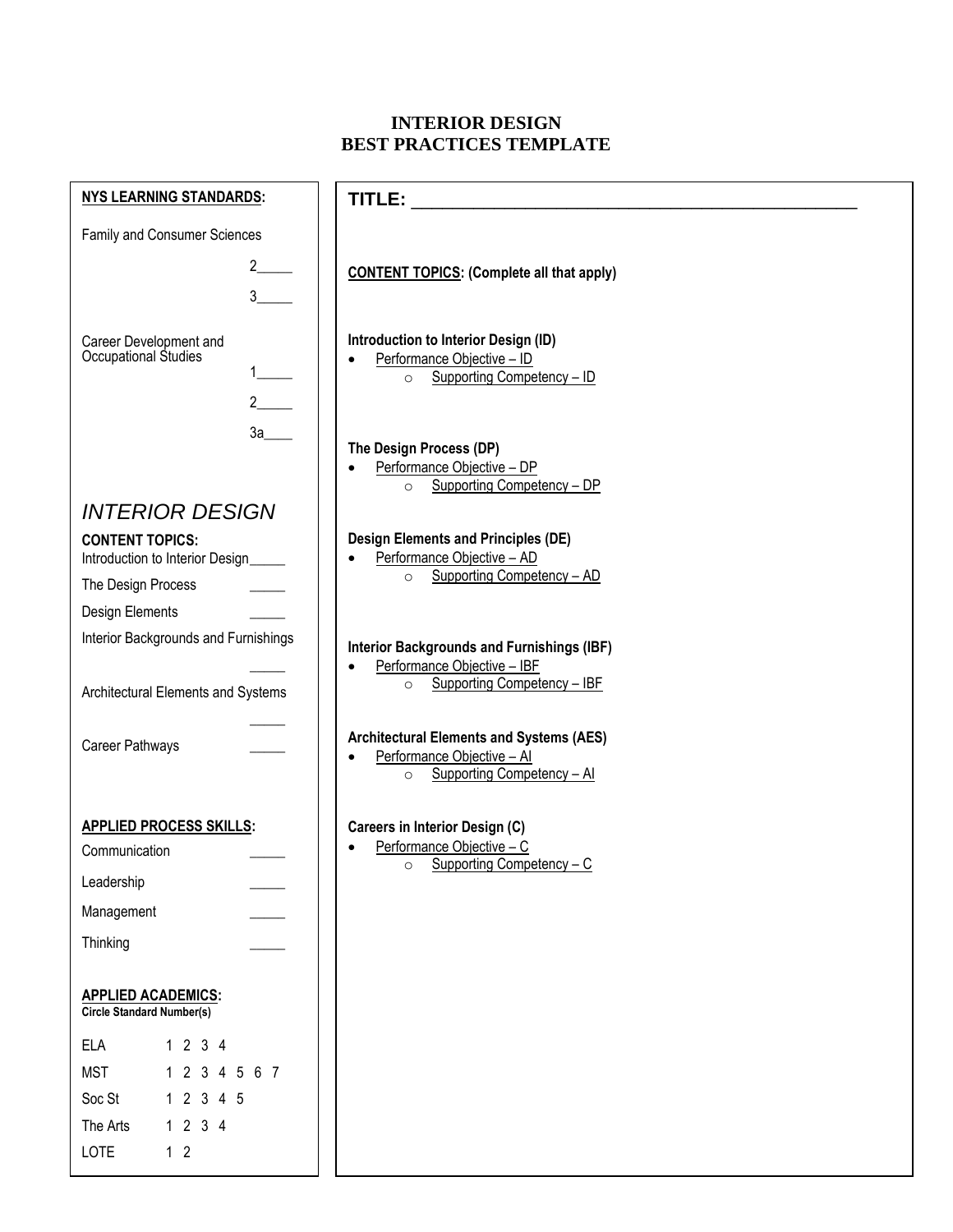# TITLE: **\_\_\_\_\_\_\_\_\_\_\_\_\_\_\_\_\_\_\_\_\_\_\_\_\_\_\_\_\_\_\_\_\_\_\_\_\_\_\_\_\_\_\_\_\_\_\_\_\_\_\_\_\_\_\_**

GOAL:

STRATEGY:

ASSESSMENT (Attach rubric):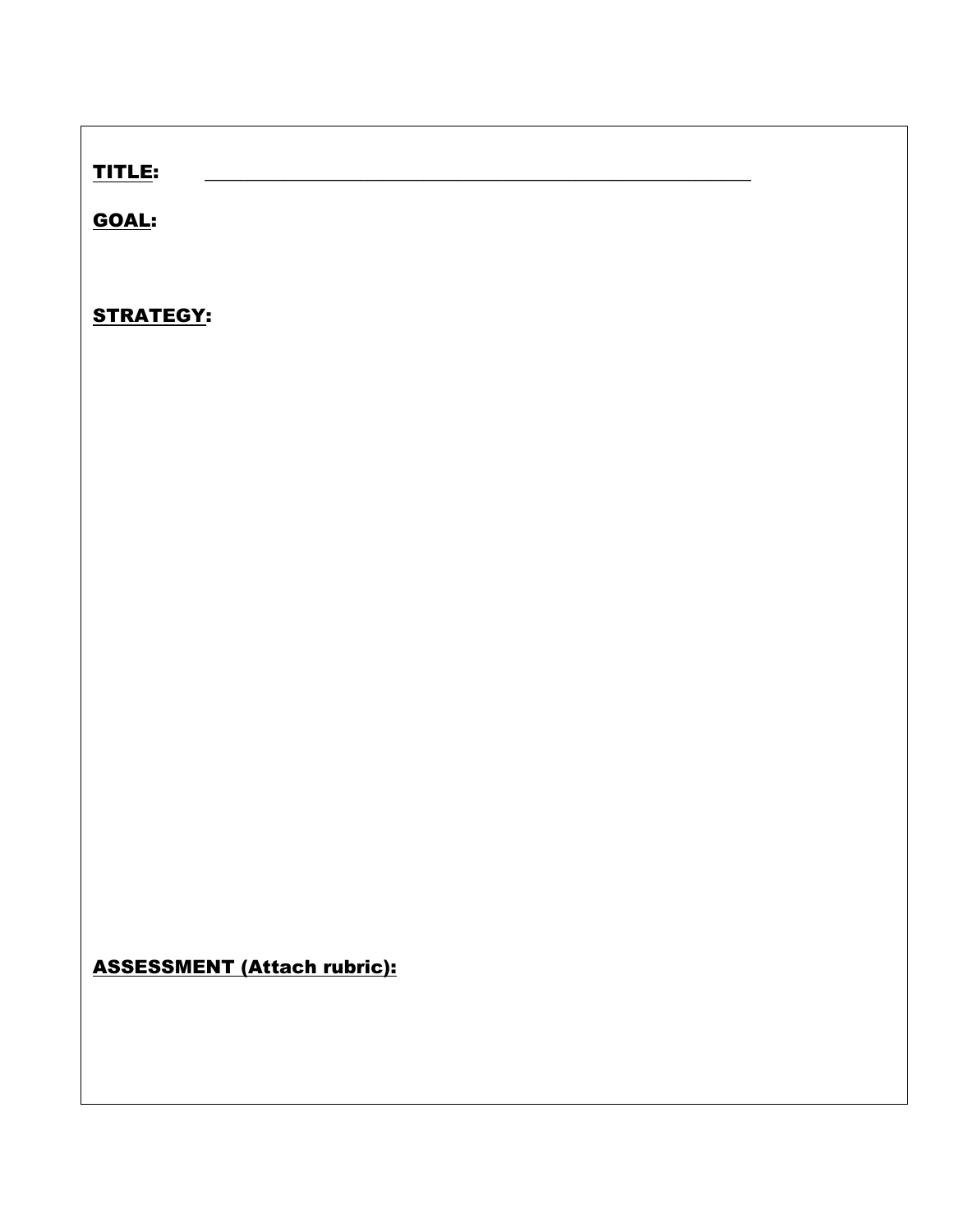#### **Appendix B INTERIOR DESIGN PERFORMANCE OBJECTIVES AND SUPPORTING COMPETENCIES**

# **Introduction to Interior Design**

# **ID.1 Identify the goals of interior design**

- ID.1.1. Assess human needs as they relate to interior design
- ID.1.2. Develop an awareness of the aesthetics of interior environments
- ID.1.3. Understand the relationship between financial resources and interior design goals
- ID.1.4. Describe the importance of sustainable design solutions
- ID.1.5 Evaluate living space needs and apply space management guidelines to interior designs

# **ID.2 Examine the impact of social influences on interior design**

- ID.2.1. Predict design solutions relative to cultural diversity
- ID.2.2. Discuss the effect of different lifestyles in interior design planning

# **The Design Process**

# **DP.1 Identify the components of the design process**

- DP.1.1. Identify the steps of the design process including but not limited to space evaluation, clients needs and preferences, financial and time limitations, material resources, and facilitation of the design
- DP.1.2. Apply steps of the design process to design problems

# **DP.2 Demonstrate design processes through design plans that solve design problems**

- DP.2.1 Represent design solutions to clients through concept development, schematic design, design drawing, and design presentation development
- DP.2.2. Critique and justify design plans to address clients' needs, goals, and resources
- DP.2.3. Adjust design plans based on client input

# **Design Elements and Principles**

# **DEP.1 Evaluate the use of design elements and principles in interior design**

- DEP.1.1. Review the design elements and principles
- DEP.1.2. Evaluate the use of design elements and principles
- DEP.1.3. Analyze the psychological impact of the design elements and principles
- DEP.1.4. Analyze the effects that the design elements and principles have on aesthetics and function
- DEP.1.5 Critique the use of design elements and principles as applied to interior design settings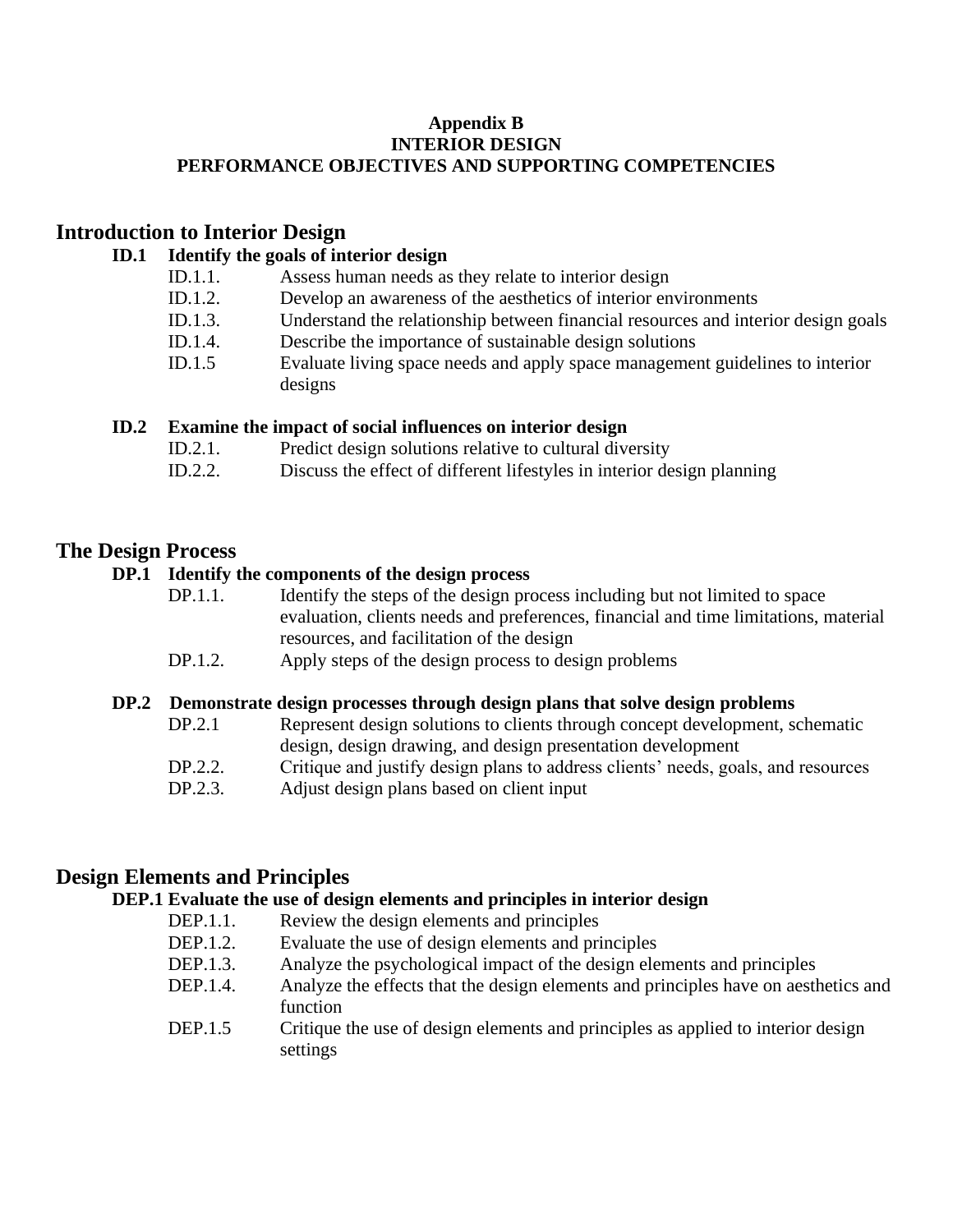# **DEP.2 Identify interactions between color and the design elements and principles in interior**

- **design**
- DEP.2.1. Identify characteristics of color
- DEP.2.2. Apply knowledge of color to create color schemes
- DEP.2.3. Research the psychological and physiological effects of color
- DEP.2.4. Research color marketing forecast with respect to future technologies, merchandise, and social interest

# **Interior Backgrounds and Furnishings**

# **IBF .1 Identify global architectural designs**

- IBF.1.1. Identify global architectural structures and their impact on interior design
- IBF.1.2. Compare and contrast global architectural details to current housing and interior design trends
- IBF.1.2. Connect architectural structures to background, furnishings, and design elements in a design plan

#### **IBF.2 Survey and select furnishings, fixtures, and appliances to meet specific design needs**

- IBF.2.1. Appraise various interior furnishings and appliances available to provide quality choices for clients
- IBF.2.2. Analyze product information for furniture, kitchen and bath fixtures, and appliances
- IBF.2.3. Evaluate manufacturers, products, construction, and materials considering environmental protection, quality, care and maintenance, energy efficiency, safety, and consumer protection
- IBF.2.4. Select appropriate furnishings, fixtures, and appliances for a design project

# **IBF.3 Examine manufactured and natural materials used in interior design**

- IBF.3.1. Identify characteristics of metal, glass, ceramics, plastics, and other manufactured materials used in interior design
- IBF.3.2. Identify characteristics of masonry, concrete, wood, and other natural materials used in interior design
- IBF.3.3. Identify characteristics of sustainable materials used in interior design
- IBF.3.4. Select appropriate materials for use in a design project

# **IBF.4 Examine textiles used in interior design**

- IBF.4.1. Identify natural and man-made fibers used in fabric construction
- IBF.4.2. Identify types and appropriate uses of fabric construction
- IBF.4.3. Evaluate methods of coloring, dyeing, printing, and finishing fabrics
- IBF.4.4. Summarize textile legislation, standards, and labeling in the global economy
- IBF.4.5. Analyze effects of textile characteristics on design, construction, care, use, and maintenance of products
- IBF.4.6. Select appropriate textiles for a design project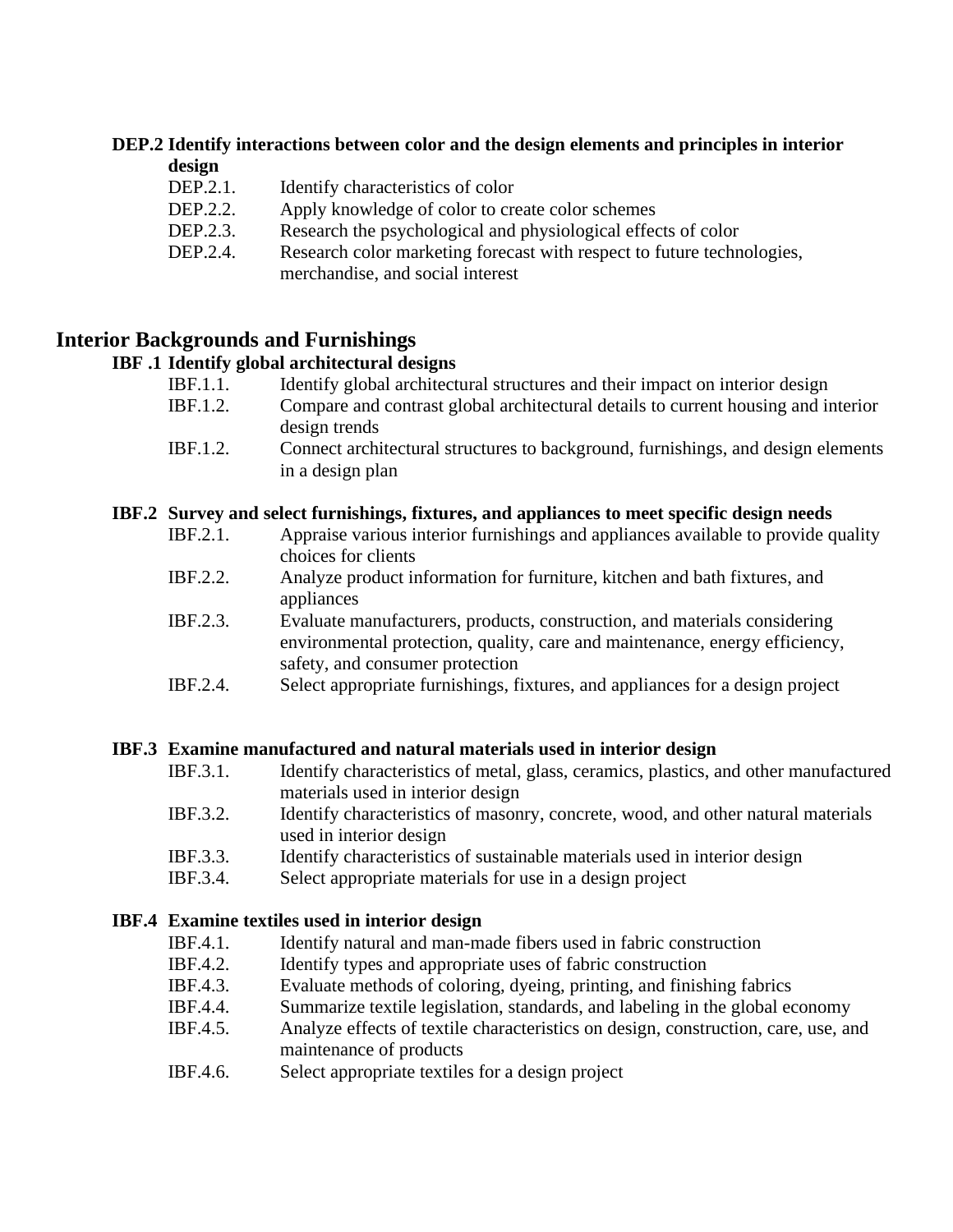# **Careers in Interior Design**

# **C.1 Analyze career path with the housing, interior design, and furnishings industries**

- C.1.1. Explain the roles and functions of interior design professionals
- C.1.2. Analyze career pathways and opportunities for employment and entrepreneurial endeavors
- C.1.3. Summarize education, training, and credentialing requirements and opportunities for career pathways in interior design
- C.1.4. Analyze the impact of interior design occupations on local, state, national, and global economies
- **C.2 Assess personal suitability to career characteristics needed for success in the interior design field**
	- C.2.1 Create an employment portfolio for use with applying for internships and workbased learning opportunities in interior design careers
	- C.2.2. Analyze the role of professional organizations in interior design professions
	- C.2.3. Analyze personal attitudes, traits, and values of interior design professionals with regard to responsibility, accountability, and effectiveness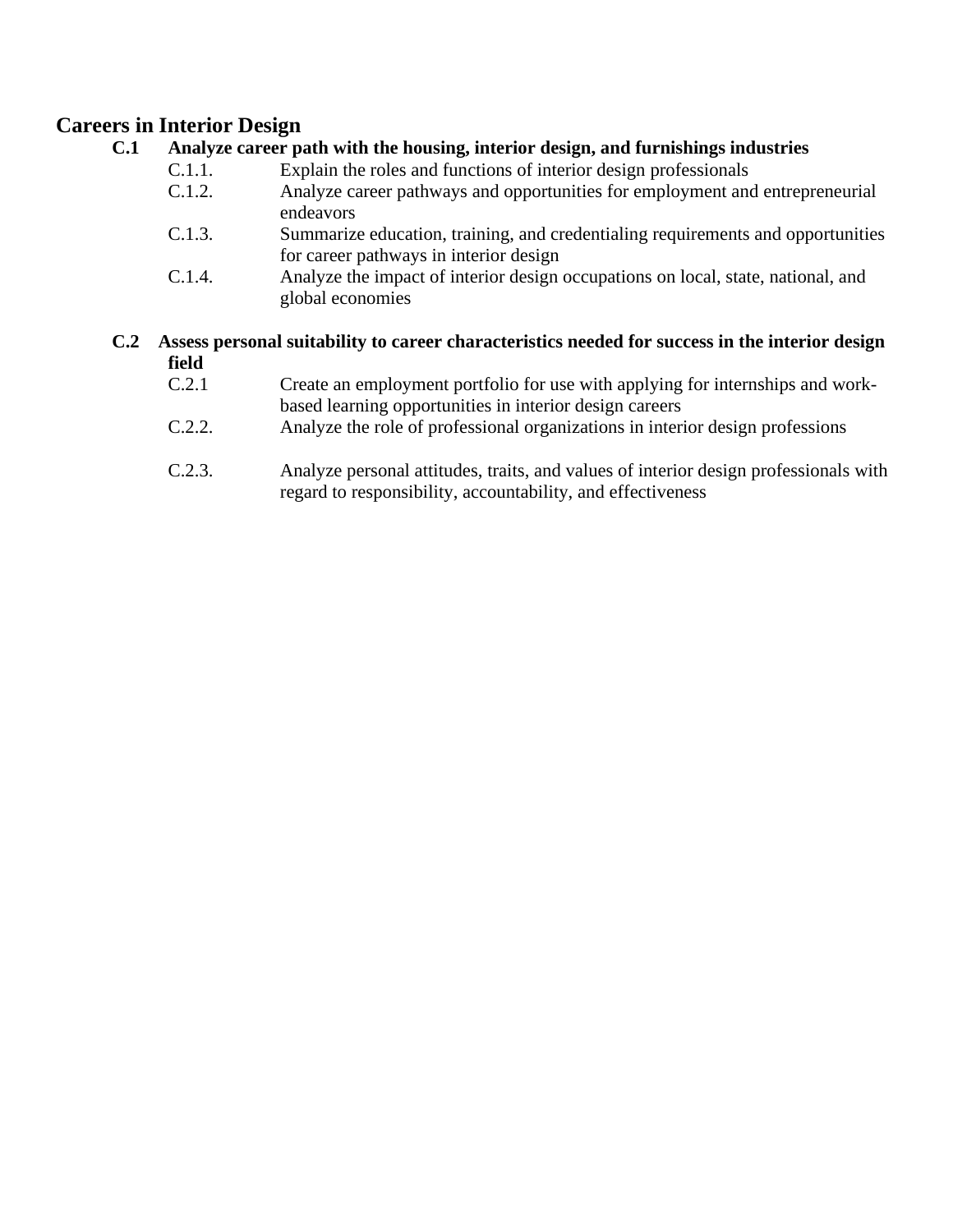# **Appendix C HOME AND CAREER SKILLS PROCESS SKILLS**

The information below is excerpted from the New York State Home and Career Skills Core Curriculum Guide 2005. It is appended here as a reference and a review of the process skills for high school Family and Consumer Sciences teachers. Family and Consumer Sciences high school core courses were designed to provide opportunities for students to apply communication, leadership, management, and thinking skills through each content topic they study.

#### **Introduction to Process Skills**

Process is a vehicle for obtaining, analyzing, and using content. Process skills are the "how" of learning while content is the "what" of learning. The emphasis on process skills within Home and Career Skills is grounded in needs and issues of society and in developments in Family and Consumer Sciences education.

The need for process in education was emphasized in the report of the Secretary's Commission on Achieving Necessary Skills (SCANS). Based on information gathered from businesses and industries across the country, the SCANS determined that process-oriented foundations and competencies are "at least as important as technical expertise...The competencies represent the attributes that today's high performance employer seeks in tomorrow's employee" (U.S. Department of Labor). The SCANS foundations and competencies harmonize closely with process skills developed through Family and Consumer Sciences. The New York State Education Department has adapted the SCANS skills into the Career Development and Occupational Studies (CDOS) Universal Foundation Skills.

Most process skills related to Family and Consumer Sciences can be categorized into four organizing skills:

- $\triangleleft$  Communication (C)
- $\triangleleft$  Leadership (L)
- ❖ Management (M)
- $\div$  Thinking (T)

These process skills were selected in order to create a manageable structure for the development of essential questions for the Family and Consumer Sciences curricula.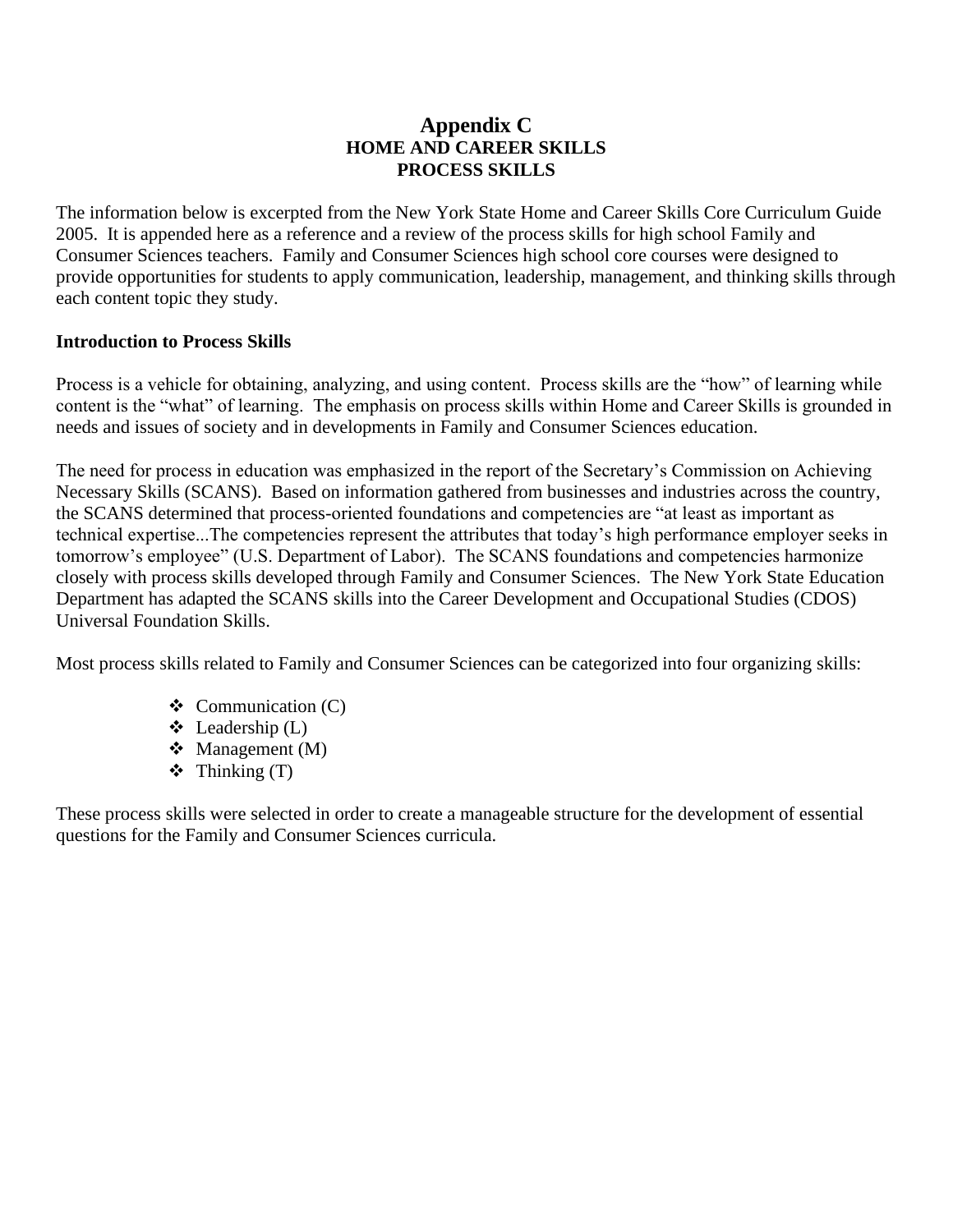**A. Communication Skills (C)** *How can I develop effective communication skills to express thoughts, feelings, opinions, and information to enhance family, school, work, and community relationships?*

# **Standards Connections**

**Communications Skills support the NYS Family and Consumer Sciences Learning Standard 2 – A Safe and Healthy Environment and NYS Career Development and Occupational Studies Learning Standards 1 – Career Development, 2 – Integrated Learning, and 3a – Universal Foundation Skills.**

# **Rationale**

Communication is the transmission or interchange of thoughts, feelings, opinions, and information between a sender and a receiver. Communication process skills are first experienced and learned within the social environment of the family. The process of learning to be an effective communicator begins in infancy, with babies and care givers engaging in interactive behaviors. As communication learning continues, families, schools, and communities play critical roles in expanding students' communication skills.

Communication process skills include listening, speaking, reading, and writing. Together they build a sense of cohesiveness within family, school, work, and community settings. They are a powerful cultural tool, a means for creating a sense of group identity through exchange of values, expectations, and ways of thinking and perceiving. Conflict management is facilitated when individuals are able to express their own ideas and assert their own views effectively, while at the same time listening to and respecting the views of others. Effective communication skills help students meet the challenges of living and working in a diverse global society.

**Key Ideas**

NYS FACS 2 - Students can provide a safe and nurturing environment for themselves and others.

NYS CDOS 1 - Students will use communication skills to achieve personal goals.

NYS CDOS 2 - Students can use the essential academics concepts, facts, and procedures in applications related to life skills and the world of work.

NYS CDOS 3a - (Basic Skills) Students will acquire basic skills including the ability to read, write, listen, and speak.

(Interpersonal Skills) Students will develop positive interpersonal qualities leading to team work and cooperation in large and small groups in family, social, and work situations.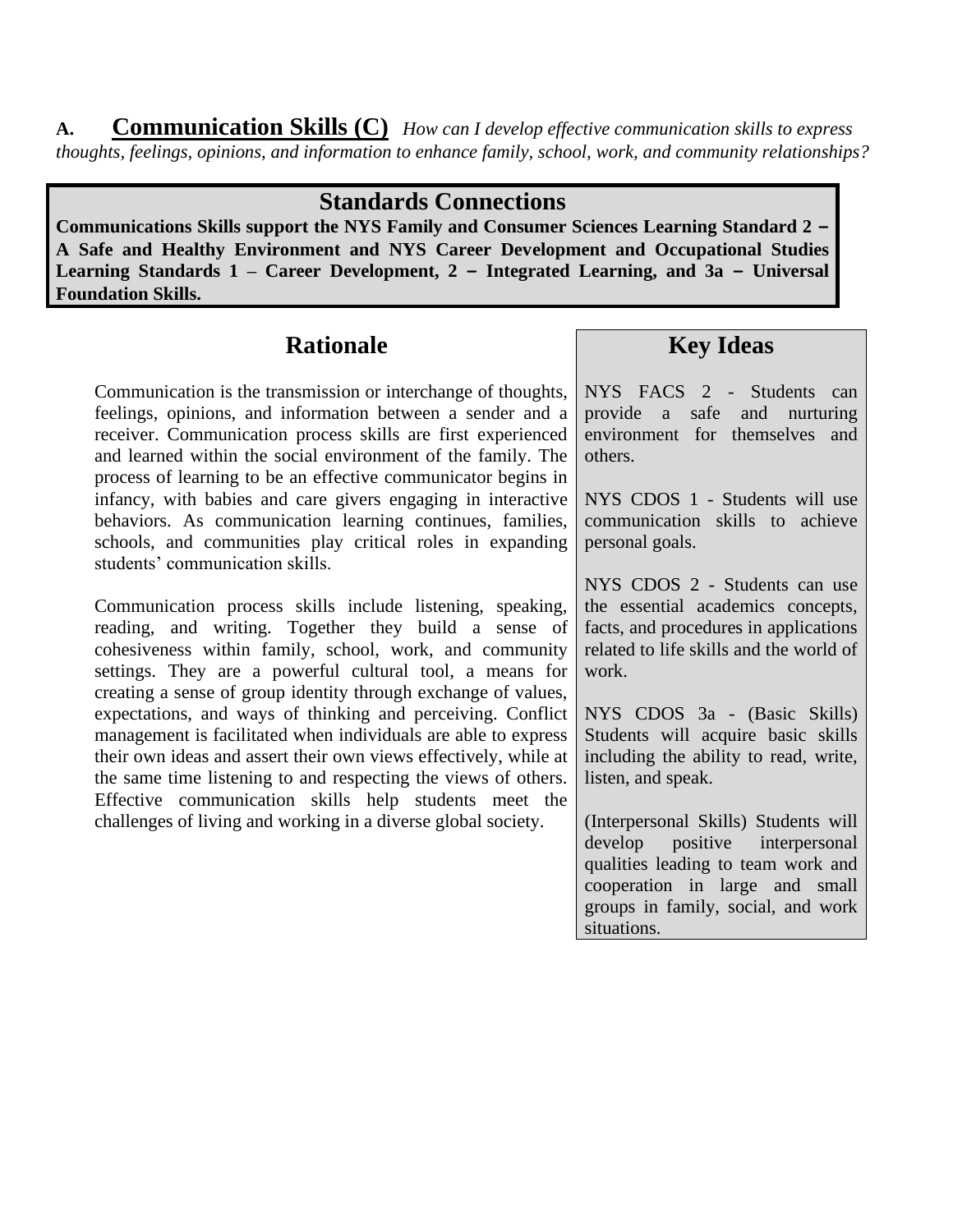# **Performance Objectives and Supporting Competencies for Communication Skills**

# **Communication Skills Performance Objective 1**

# **C.1 Demonstrate communication skills that contribute to positive relationships.**

### **Communication Skills Objective 1 Supporting Competencies**

- C.1.1 Examine the roles and functions of communications in family, school, work, and community settings.
- C.1.2 Examine communication styles and their effects on relationships.
- C.1.3 Describe types of communication and characteristics of effective communication.
	- Verbal
	- Nonverbal
- C.1.4 Demonstrate verbal and nonverbal behaviors and attitudes that contribute to effective communication.
- C.1.5 Distinguish between hearing and listening.
- C.1.6 Demonstrate effective (active) listening and feedback techniques.
- C.1.7 Examine barriers to communication in family, school, work, and community settings.
- C.1.8 Demonstrate effective communication skills in a group setting to accomplish a task.
- C.1.9 Demonstrate effective communication skills in family, school, work, and community settings.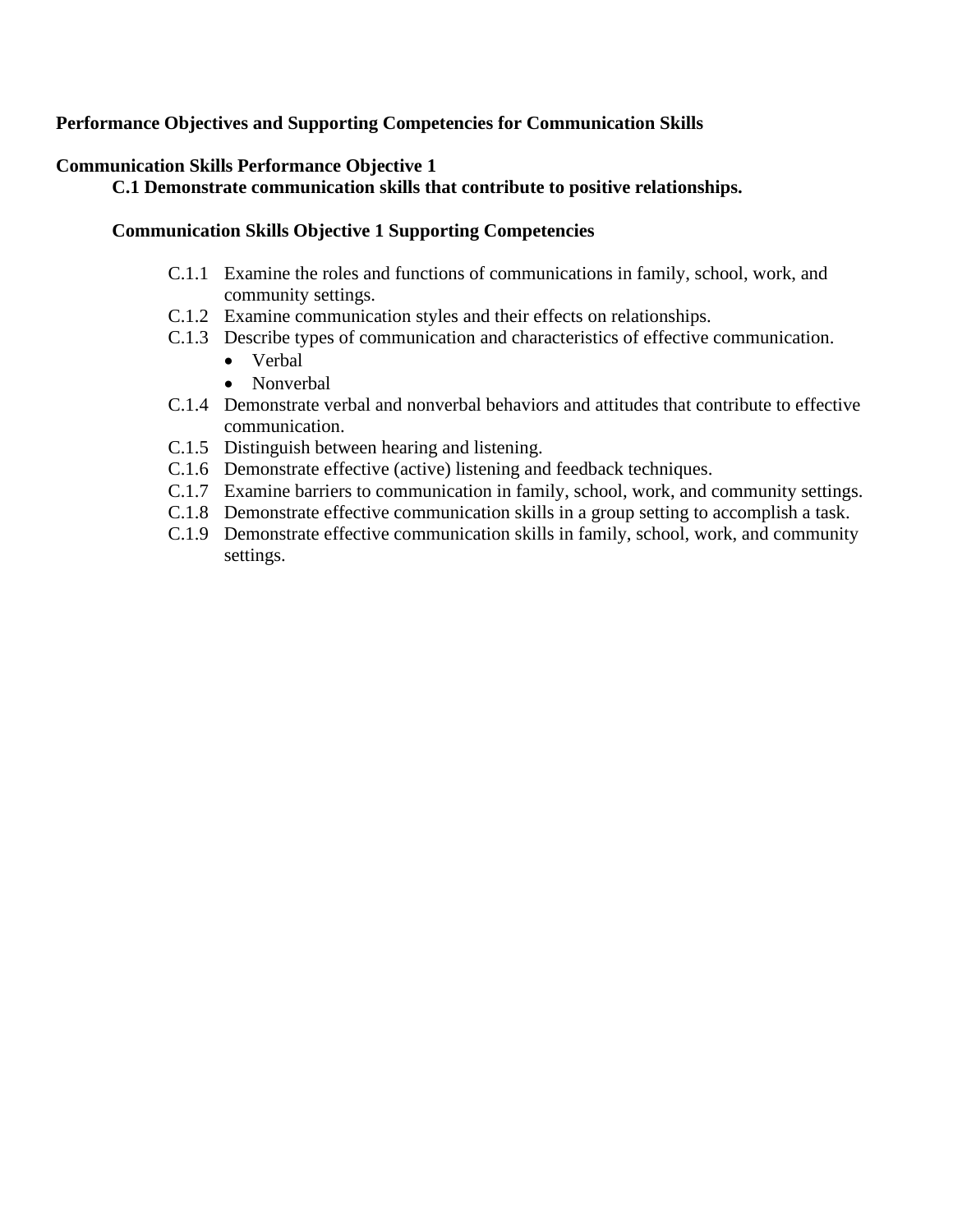**B. Leadership Skills (L)** *How can I develop lifelong leadership skills to address important personal, family, school, work, and community issues?*

# **Standards Connections**

**Leadership Skills support the NYS Family and Consumer Sciences Learning Standards 2 – A Safe and Healthy Environment, 3 – Resource Management, and NYS Career Development and Occupational Studies Standards 1 – Career Development, 2 – Integrated Learning, and 3a – Universal Foundation Skills.**

# **Rationale**

Leadership process skills include helping a group, such as a family, school, or community shape a vision of purpose and goals, and encouraging others to commit themselves to accomplishing that vision. Being a responsible leader requires taking action for the common good of the group.

Leaders tell, sell, participate, and delegate, using different strategies at different times and with different group members, in order to involve and encourage everyone toward achieving the shared vision. Leadership skills are embraced in Home and Career Skills classes as students develop a common vision, cooperate with each other, and assume shared responsibility for their family, school, work, and community settings.

# **Key Ideas**

NYS FACS 2 - Students can provide a safe and nurturing environment for themselves and others.

NYS FACS 3 - Students will understand and be able to manage personal resources of talent, time, energy, and money, and make effective decisions in order to balance their obligations to work, family, and self. They will nurture and support positive relationships in their homes, workplaces, and communities. They will develop and use their abilities to contribute to society through pursuit of a career and commitment to long-range planning for their personal, professional, and academic futures. They will know and access community resources.

NYS CDOS 1 - Students will use communication skills to achieve personal goals.

NYS CDOS 2 - Students can use the essential academic concepts, facts, and procedures in applications related to life skills and the world of work.

NYS CDOS 3a - (Thinking Skills) Students will use thinking skills for problem solving, experimenting, and focused observation, and apply the application of knowledge to new and unfamiliar situations.

(Personal Qualities) Students will develop competence in self-management and the ability to plan, organize, and take independent action.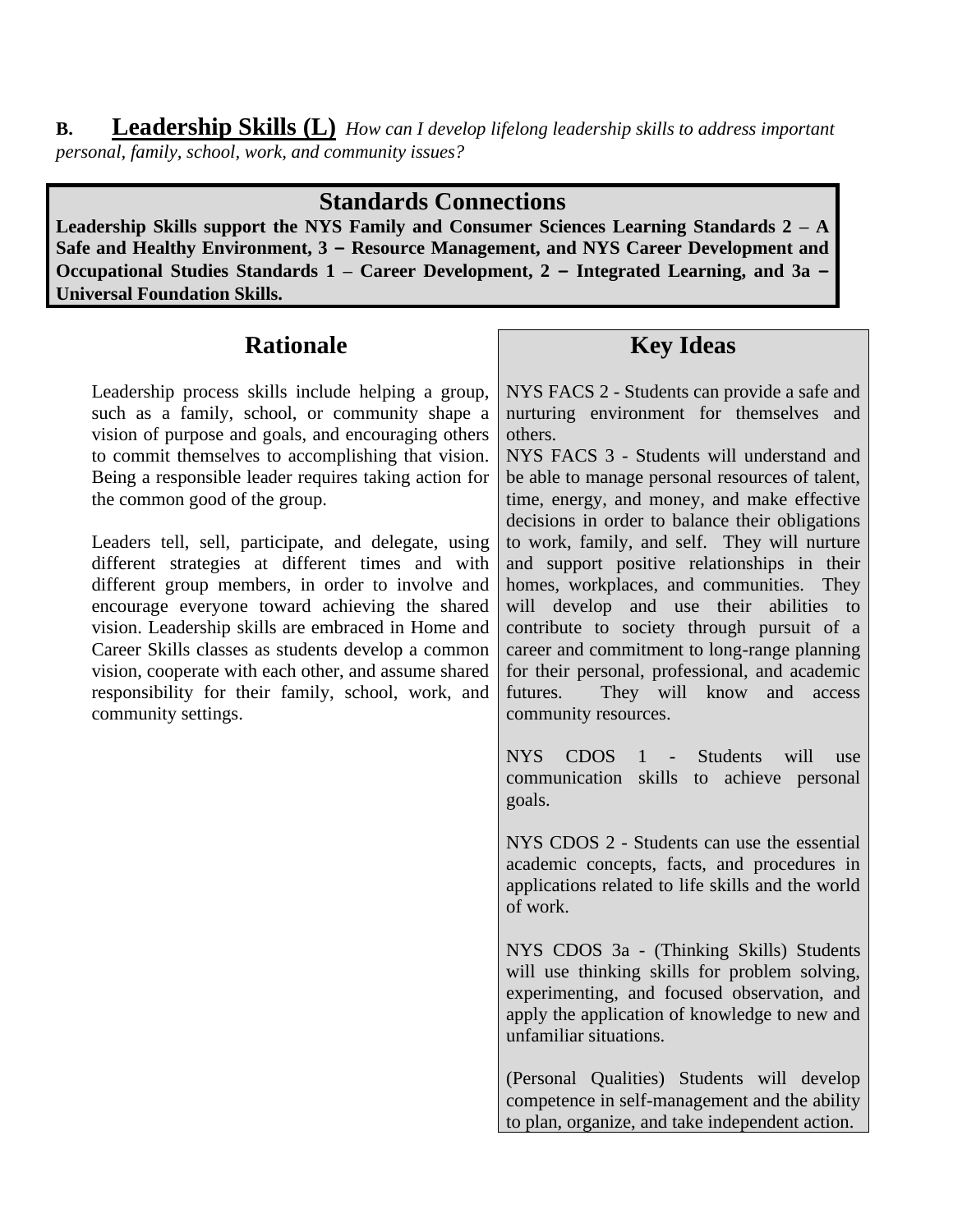(Interpersonal Skills) Students will develop positive interpersonal qualities leading to team work and cooperation in large and small groups in family, social, and work situations.

(Managing Information) Students will access and use information obtained from other people, community resources, and computer networks.

(Managing Resources) Students will use resources to successfully carry out a planned activity.

#### **Performance Objectives and Supporting Competencies for Leadership Skills**

#### **Leadership Skills Performance Objective 1**

**L.1 Demonstrate teamwork and leadership skills in the family, school, workplace, and/or community.**

#### **Leadership Skills Objective 1 Supporting Competencies**

- L.1.1 Examine the roles and functions of teamwork and leadership in family, school, work, and community settings.
- L.1.2 Identify qualities of effective leaders.
- L.1.3 Identify qualities of effective team members.
- L.1.4 Create an environment that encourages and respects the ideas, perspectives, and contributions of all group members.
- L.1.5 Demonstrate strategies to motivate and encourage group members.
- L.1.6 Create strategies to utilize the strengths and limitations of team members.
- L.1.7 Demonstrate techniques that develop team and community spirit.
- L.1.8 Demonstrate ways to organize and delegate responsibilities.
- L.1.9 Create strategies to integrate new members into the team.
- L.1.10 Demonstrate processes for cooperating, compromising, and collaborating.
- L.1.11 Demonstrate leadership and teamwork in a group setting to accomplish tasks.
- L.1.12 Demonstrate leadership and teamwork in family, school, work, and community settings.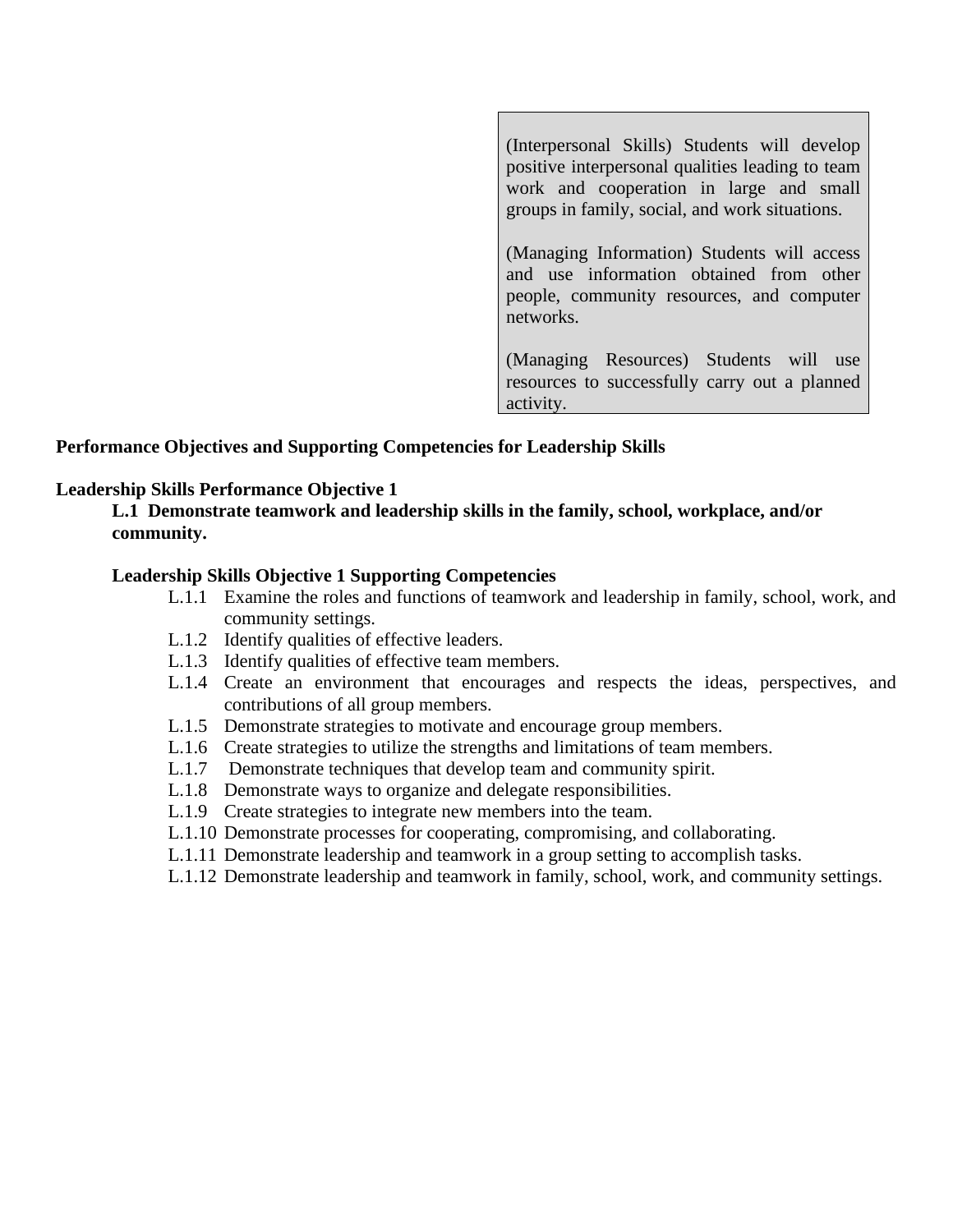**C. Management Skills (M)** *How can I develop effective management skills in order to achieve goals for self, family, school, work, and community?*

# **Standards Connections**

**Management Skills support the NYS Family and Consumer Sciences Learning Standards 2 – A Safe and Healthy Environment, 3 – Resource Management and NYS Career Development and Occupational Studies Learning Standards 1 – Career Development, 2 – Integrated Learning, and 3a – Universal Foundation Skills.**

# **Rationale**

Management process skills are used to carry out actions in order to meet individual, family, school, work, and community needs. They include goal setting, planning, implementing, evaluating, problem solving, and decision making. Management involves determining the goals that can be realistically accomplished; planning the steps to take and resources to use; carrying out the plan in an efficient and cost effective way; and evaluating the implementation process and the result. Students in Home and Career Skills classes practice managing resources such as time, talent, energy, and money, in order achieve goals for self, family, school, work, and community.

# **Key Ideas**

NYS FACS 2 - Students can provide a safe and nurturing environment for themselves and others.

NYS FACS 3 - Students will understand and be able to manage personal resources of talent, time, energy, and money, and make effective decisions in order to balance their obligations to work, family, and self. They will nurture and support positive relationships in their homes, workplaces, and communities. They will develop and use their abilities to contribute to society through pursuit of a career and commitment to long-range planning for their personal, professional, and academic futures. They will know and access community resources.

NYS CDOS 1 - Students will use communication skills to achieve personal goals.

NYS CDOS 2 - Students can use the essential academic concepts, facts, and procedures in applications related to life skills and the world of work.

NYS CDOS 3a - (Thinking Skills) Students will use thinking skills for problem solving, experimenting, and focused observation and apply the application of knowledge to new and unfamiliar situations.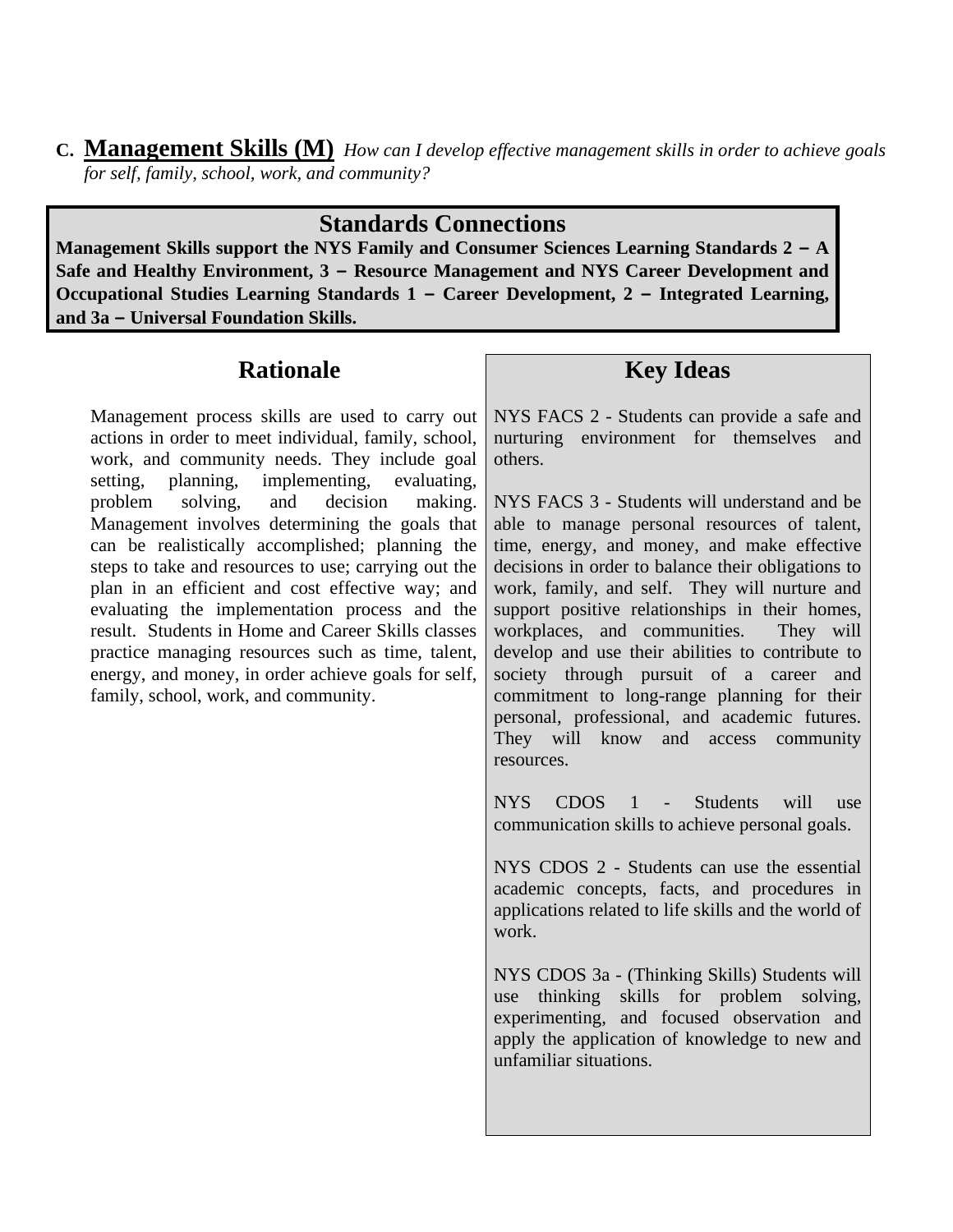(Personal Qualities) Students will develop competence in self-management and the ability to plan, organize, and take independent action.

(Interpersonal Skills) Students will develop positive interpersonal qualities leading to team work and cooperation in large and small groups in family, social, and work situations.

(Managing Information) Students will access and use information obtained from other people, community resources, and computer networks.

(Managing Resources) Students will use resources to successfully carry out a planned activity.

#### **Performance Objectives and Supporting Competencies for Management Skills**

#### **Management Skills Performance Objective 1**

**M.1 Explain the importance of effective management of resources in a variety of relevant life situations.**

#### **Management Skills Objective 1 Supporting Competencies**

- M.1.1 Explain *management* as it relates to personal, family, and work life.
- M.1.2 Compare ways in which different people make different choices in the same situation.

#### **Management Skills Performance Objective 2**

**M.2 Explain how decision making, problem solving, and goal setting assist with management of resources (i.e. time, money, energy).**

#### **Management Skills Objective 2 Supporting Competencies**

M.2.1 Explain the interrelatedness of the decision-making, problem-solving and goal-setting processes.

#### **Management Skills Performance Objective 3**

M.3 Explain how needs, wants, values, goals, and standards impact decision making, problem solving and goal setting.

#### **Management Skills Objective 3 Supporting Competencies**

- M.3.1 Define *needs, wants, values, goals, and standards.*
- M.3.2 Describe how needs, wants, values, goals, and standards influence decisions.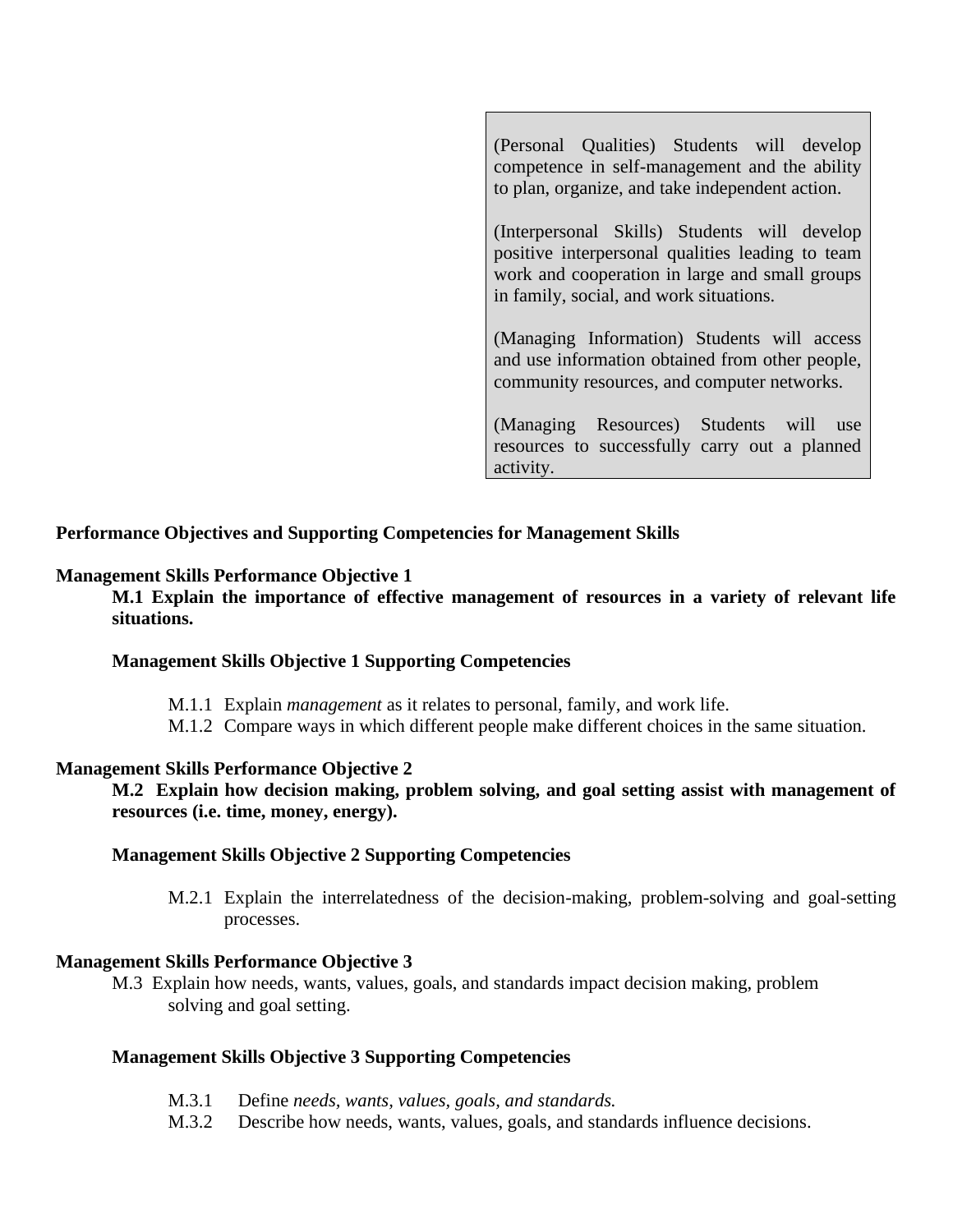M.3.3 Examine how individuals and families make choices to satisfy needs and wants.

#### **Management Skills Performance Objective 4**

M.4 Identify human, economic, and environmental resources that are available and appropriate to use in decision making, problem solving and goal setting**.**

#### **Management Skills Objective 4 Supporting Competencies**

- M.4.1 Define *resources*
- M.4.2 Classify human, economic, and environmental resources.
- M.4.3 Identify human, economic, and environmental resources that are limited and/or expendable, and select those that are available and appropriate to the relevant life situation.
- M.4.4 Describe several ways to substitute or increase resources by combining them.
- M.4.5 Give examples and demonstrate how resources have credibility, change over the lifespan, and are influenced by changing needs and goals and availability.
- M.4.6 Determine individual and family responsibility in relation to the environmental trends and issues.
- M.4.7 Examine behaviors that conserve, reuse, and recycle resources to maintain the environment.

#### **Management Skills Performance Objective 5**

M.5 Apply the decision-making process in a logical, sequential manner to relevant life situations involving a choice.

#### **Management Skills Objective 5 Supporting Competencies**

- M.5.1 Define *decision making.*
- M.5.2 State sequentially the basic steps in the decision-making process.
- M.5.3 Apply the steps sequentially to make a decision.
- M.5.4 Apply the decision-making process in family, school, work, and community settings.

#### **Management Skills Performance Objective 6**

M.6 Use the problem-solving process to identify appropriate solutions, in a logical and sequential manner, and apply the solution chosen to real-life problem situations.

#### **Management Skills Objective 6 Supporting Competencies**

- M.6.1 Define *problem solving.*
- M.6.2 State sequentially the basic steps in the problem-solving process.
- M.6.3 Apply the steps sequentially to solve a problem situation.
- M.6.4 Apply the problem-solving process to solve problems in family, school, work, and community settings.
- M.6.5 Explain the appropriateness of alternative solutions.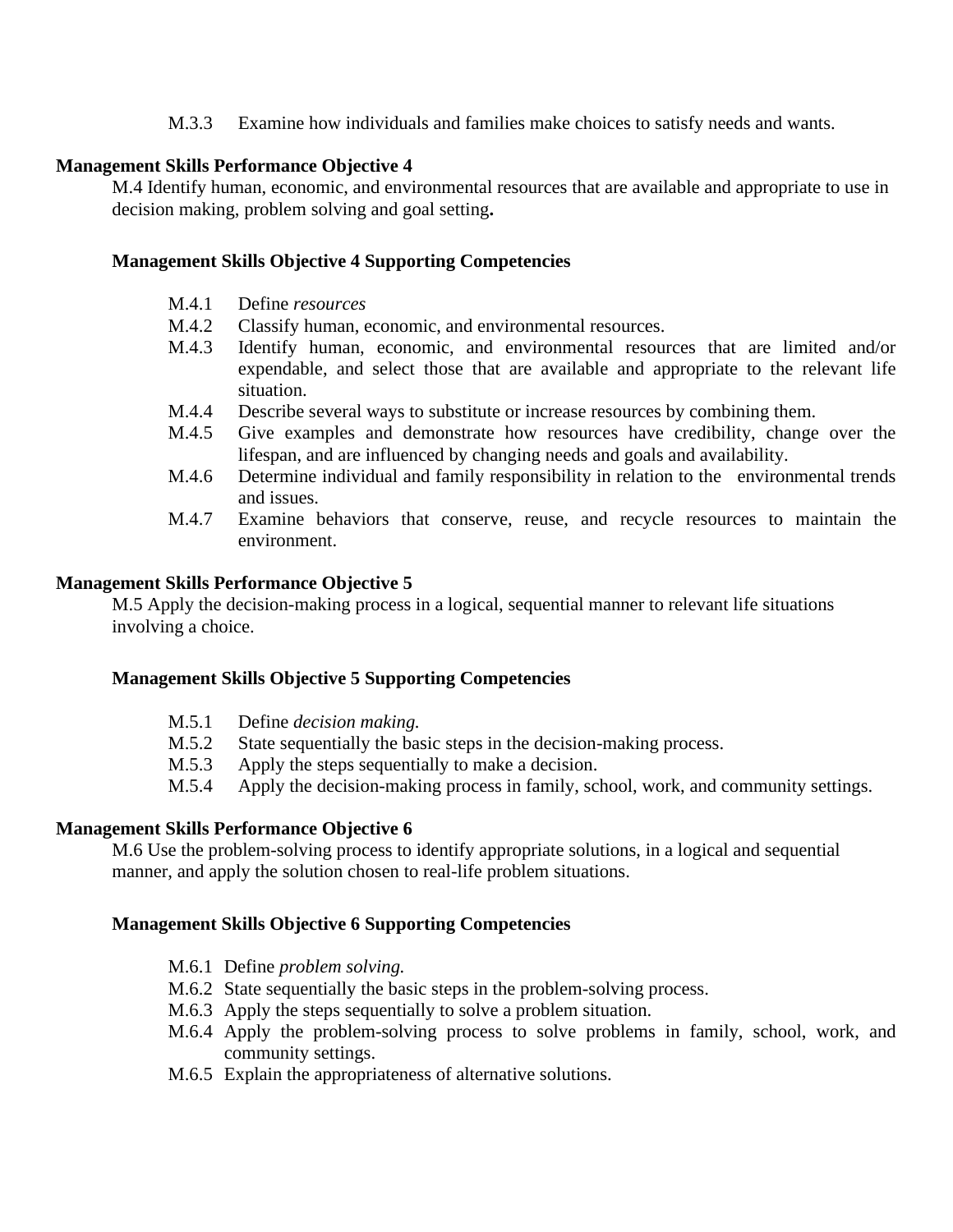#### **Management Skills Performance Objective 7**

**M.7 Apply the goal-setting process in a logical and sequential manner to relevant life situations involving a goal.**

#### **Management Skills Objective 7 Supporting Competencies**

- M.7.1 Define *goal.*
- M.7.2 Distinguish between long-term and short-term goals.
- M.7.3 State sequentially the basic steps in the goal-setting process.
- M.7.4 Apply the steps sequentially to achieve a goal.
- M.7.5 Apply the goal-setting process to set goals in family, school, work, and community settings.

#### **Management Skills Performance Objective 8**

**M.8 Demonstrate management of individual and family resources, including food, clothing, shelter, money, time, and personal energy.**

#### **Management Skills Objective 8 Supporting Competencies**

- M.8.1 Apply management skills to organize tasks and responsibilities.
- M.8.2 Implement management skills in the planning, purchasing, preparing, serving, and storing of safe and nutritious food.
- M.8.3 Implement management skills in the purchasing, creating, and/or maintenance of clothing
- M.8.4 Implement management skills involving personal space, housing, and furnishings.
- M.8.5 Implement management skills involving money.
- M.8.6 Implement management skills involving time.
- M.8.7 Implement management skills involving personal energy.

#### **Management Skills Performance Objective 9**

M.9 Demonstrate management of individual and family resources in family, school, work, and community settings.

#### **Management Skills Objective 9 Supporting Competencies**

M 9.1 Allocate individual and family resources to complete a task.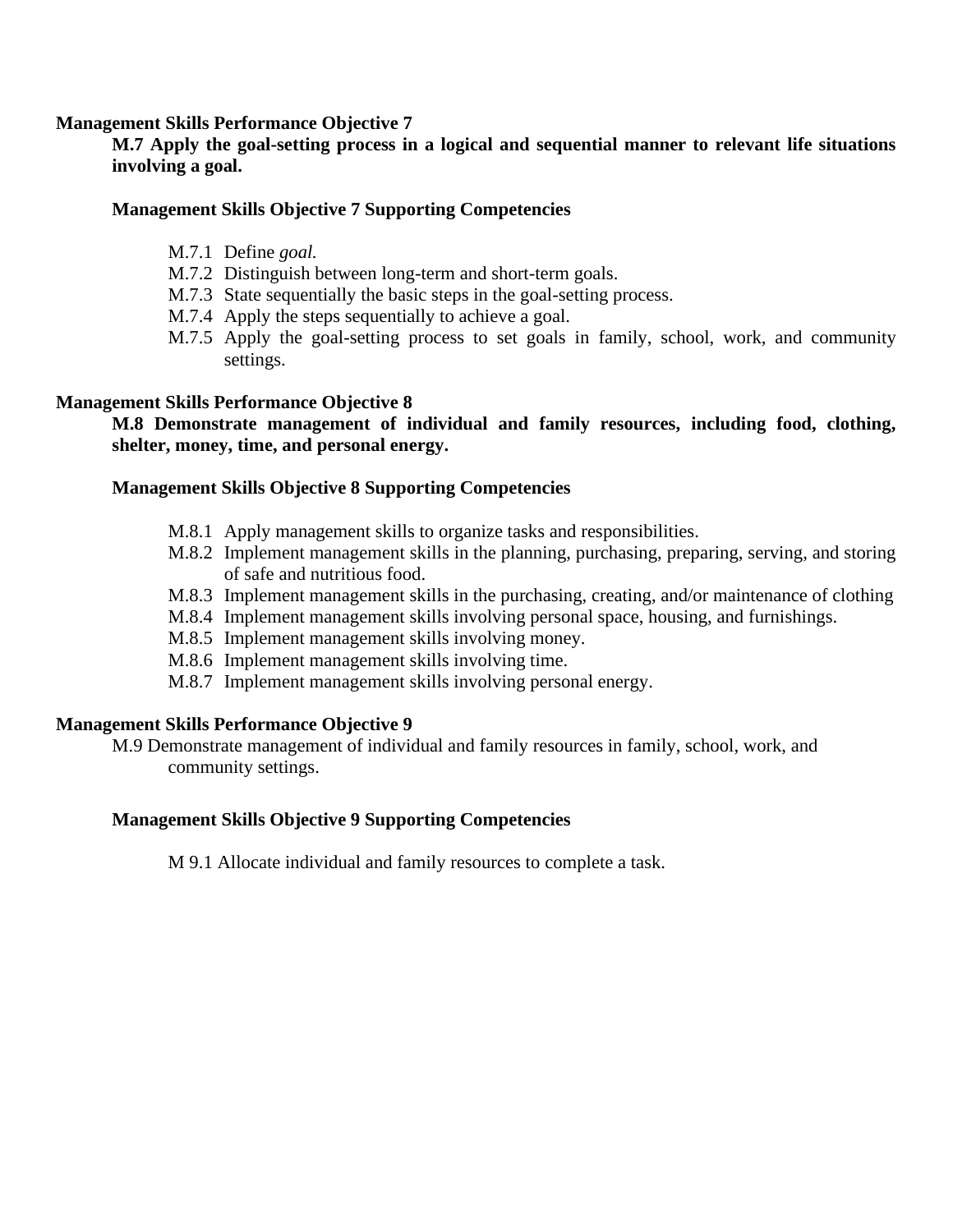**D. Thinking Skills (T)** *How can I apply effective critical and creative thinking skills to increase the probability of desired outcomes at home, school, work, and community settings?*

# **Standards Connections**

**Thinking Skills support the NYS Family and Consumer Sciences Learning Standards 1 – Personal Health and Fitness, 2 – A Safe and Healthy Environment, 3 – Resource Management and NYS Career Development and Occupational Studies Standards 1 – Career Development, 2 – Integrated Learning, and 3a – Universal Foundation Skills.**

# **Rationale**

Thinking process skills encompass complex, multifaceted activities of the mind. These skills lead to problem solving, experimenting, and focused observation, and allow the application of knowledge to new and unfamiliar situations (New York State Learning Standards for Career Development and Occupational Studies). Home and Career Skills classes provide students with opportunities to apply thinking strategies that are purposeful, reasonable, and goal-directed so that they may increase the probability of achieving desirable outcomes.

Two major types of thinking skills are critical thinking and creative thinking. Critical thinking emphasizes examination and critique of information in order to gain insight into meanings and interpretations. Home and Career Skills classes provide students with opportunities to use critical thinking skills to identify premises and conclusions; to distinguish among opinion, reasoned judgment, and fact; and to recognize underlying assumptions, biases, and values.

Creative thinking, in contrast, is the use of innovative, exploratory approaches to generate ideas. Home and Career Skills classes provide an environment where unusual ideas are valued and perspectives and explanations other than those which are immediately apparent are encouraged.

# **Key Ideas**

NYS FACS 1 – Students will be able to plan and use tools and technologies appropriately.

NYS FACS 2 - Students can provide a safe and nurturing environment for themselves and others.

NYS FACS 3 - Students will understand and be able to manage personal resources of talent, time, energy, and money, and make effective decisions in order to balance their obligations to work, family, and self. They will develop and use their abilities to contribute to society through pursuit of a career and commitment to long-range planning for their personal, professional, and academic futures*.* 

NYS CDOS 1 - Students will learn about the changing nature of the workplace, the value of work to society, and the connection of work to the achievement of personal goals.

NYS CDOS 2 - Students can use the essential academic concepts, facts, and procedures in applications related to life skills and the world of work.

NYS CDOS 3a - (Thinking Skills) Students will use thinking skills for problem solving, experimenting, and focused observation, and apply the application of knowledge to new and unfamiliar situations.